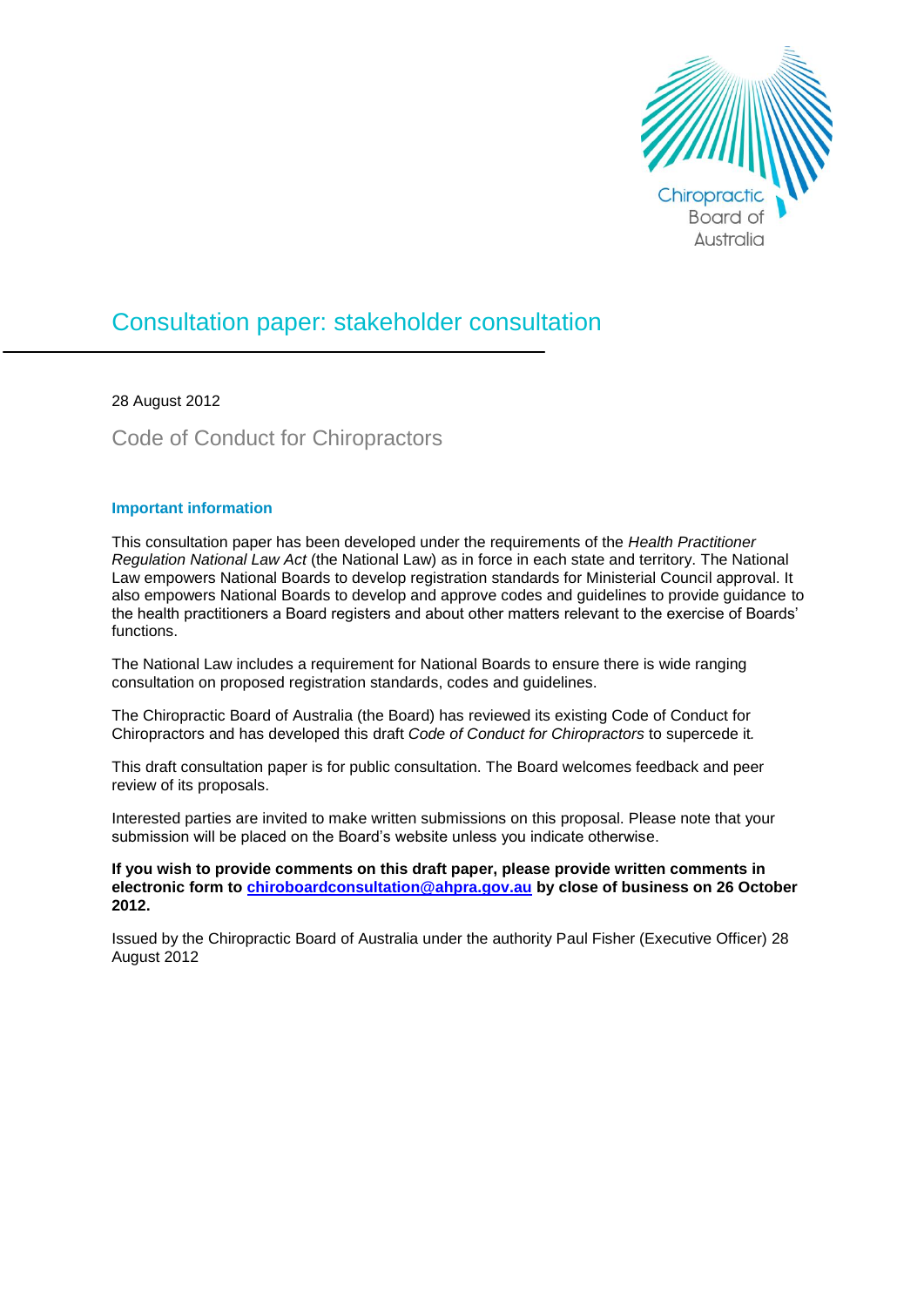# Revised Code of Conduct for Chiropractors (August 2012)

## **Contents**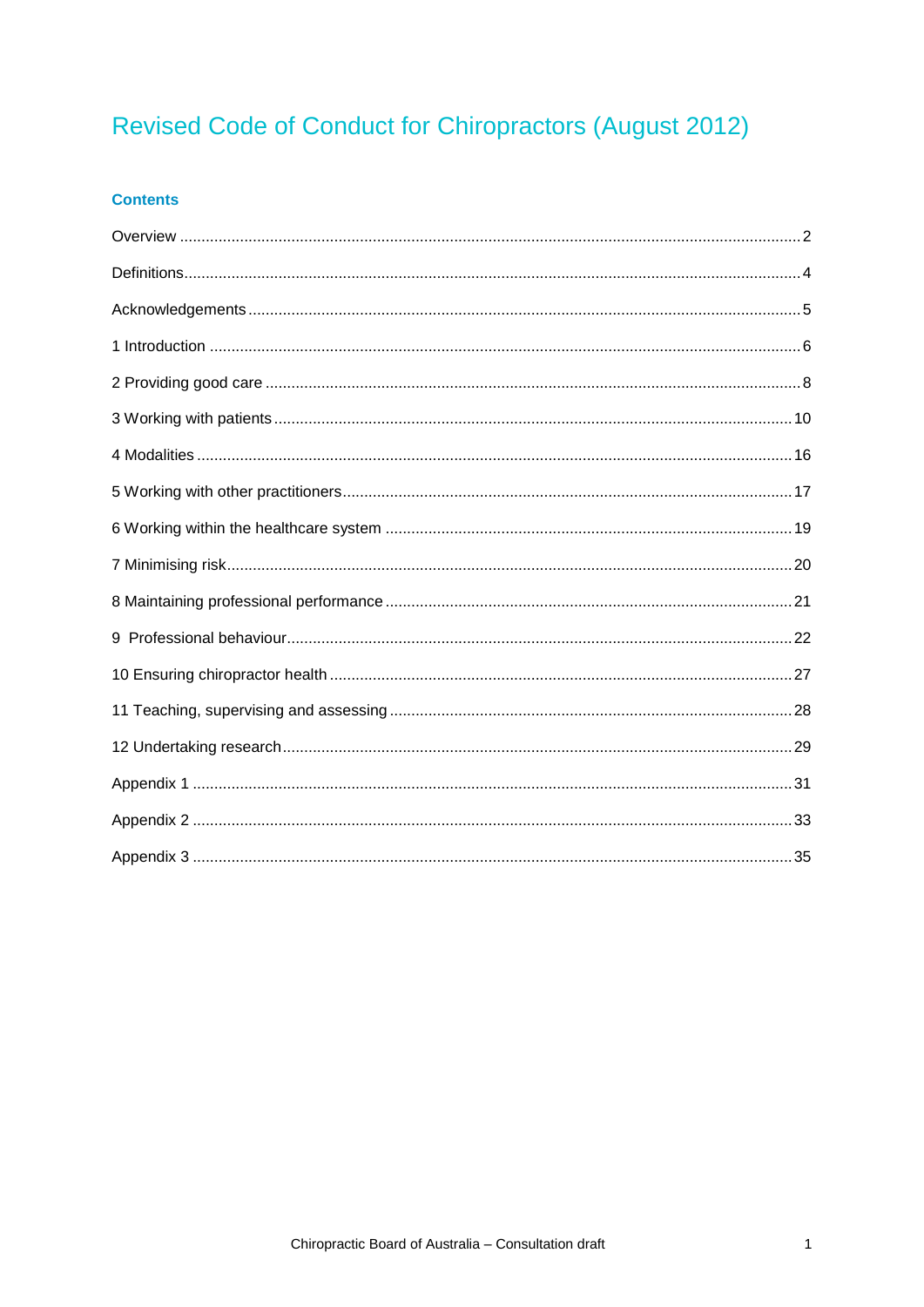## <span id="page-2-0"></span>**Overview**

This Code is substantially based on the common Code of Conduct adopted by a number of the National Boards as part of the national registration and accreditation scheme and has been modified, in parts, for the chiropractic profession.

This Code seeks to assist and support chiropractors to deliver effective health services within an ethical framework. All health practitioners have a duty to make the care of patients their first concern and to practise safely and effectively. Maintaining a high level of professional competence and conduct is essential for good care.

This Code is a guide to the expected standards of behaviour of chiropractors in relation to:

- providing good care, including shared decision-making
- working with patients
- working with other practitioners
- working within the healthcare system
- minimising risk
- maintaining professional performance
- professional behaviour and ethical conduct
- ensuring health practitioners' health
- teaching, supervising and assessing
- public health activities
- radiology and radiography, and
- duration and frequency of care.

Making decisions about healthcare is the shared responsibility of the health practitioner and the patient (or their representative).

An important part of the health practitioner–patient relationship is effective communication. Relationships based on openness, trust and good communication will enable health practitioners to work in partnership with their patients.

Health practitioners have ethical and legal obligations to protect the privacy of people requiring and receiving care. Patients have a right to expect that health practitioners and their staff will hold information about them in confidence, unless information is required to be released by law or due to public interest considerations.

Health practitioners need to obtain informed consent for the care that they provide to their patients. Caring for children and young people brings additional responsibilities for health practitioners.

Good practice involves genuine efforts to understand the cultural needs and contexts of different patients to obtain good health outcomes. Health practitioners need to be aware that some patients have additional needs and to modify their approach appropriately.

When adverse events occur, health practitioners have a responsibility to be open and honest in communication with patients and in reviewing what happened.

In some circumstances, the relationship between a health practitioner and a patient may become ineffective or compromised, and may need to end.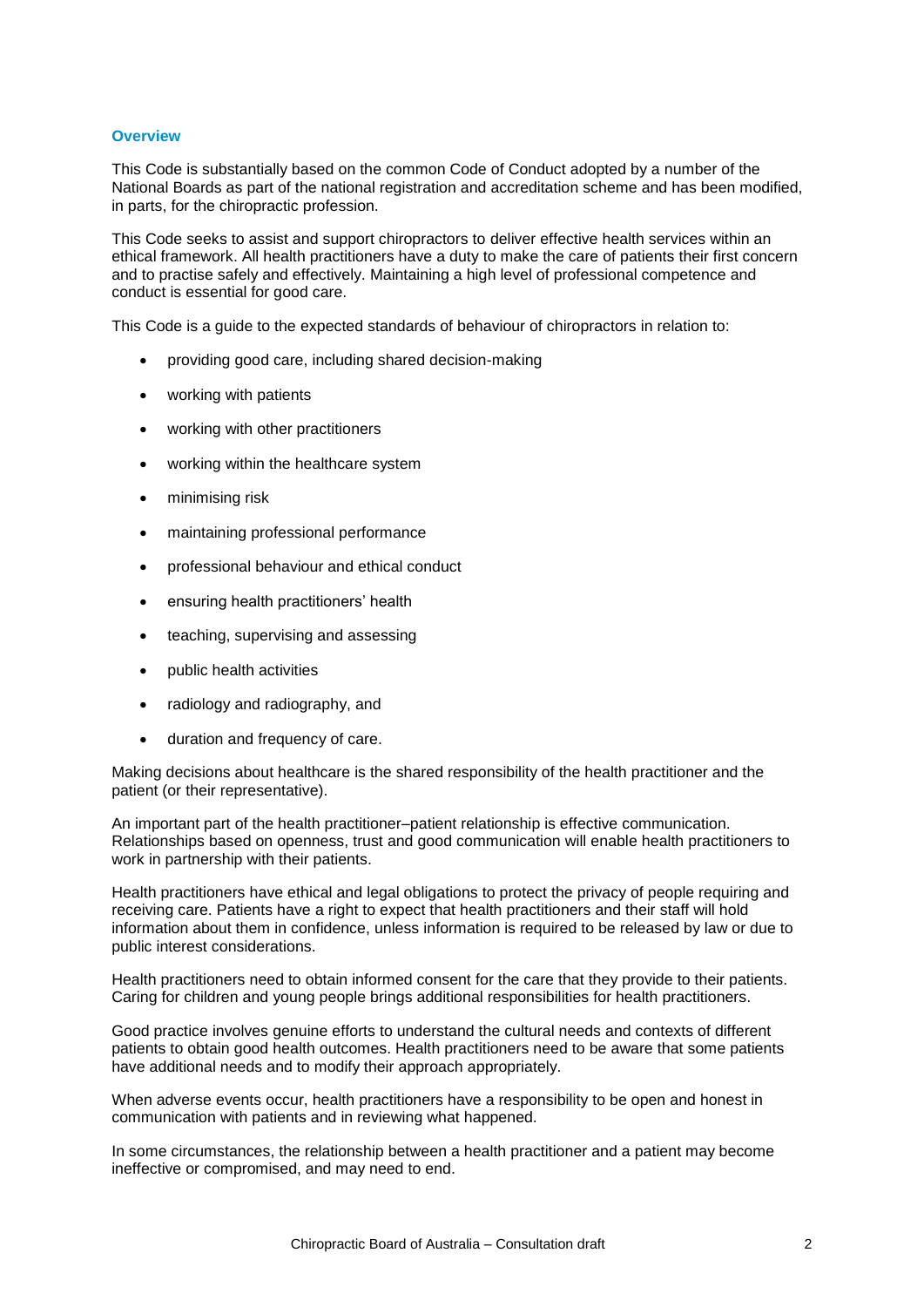Good relationships with colleagues and other health practitioners strengthen the health practitioner– relationship and enhance care.

Health practitioners have a responsibility to contribute to the effectiveness and efficacy of the healthcare system.

Minimising risk to patients is a fundamental component of practice. Good practice involves understanding and applying the key principles of risk minimisation and management to practice.

Health practitioners maintaining and developing their knowledge, skills and professional behaviour are core aspects of good practice.

Teaching, supervising and mentoring health practitioners and students is important for their development and for the care of patients. It is part of good practice to contribute to these activities, and provide support, assessment, feedback and supervision for colleagues, health practitioners-intraining and students.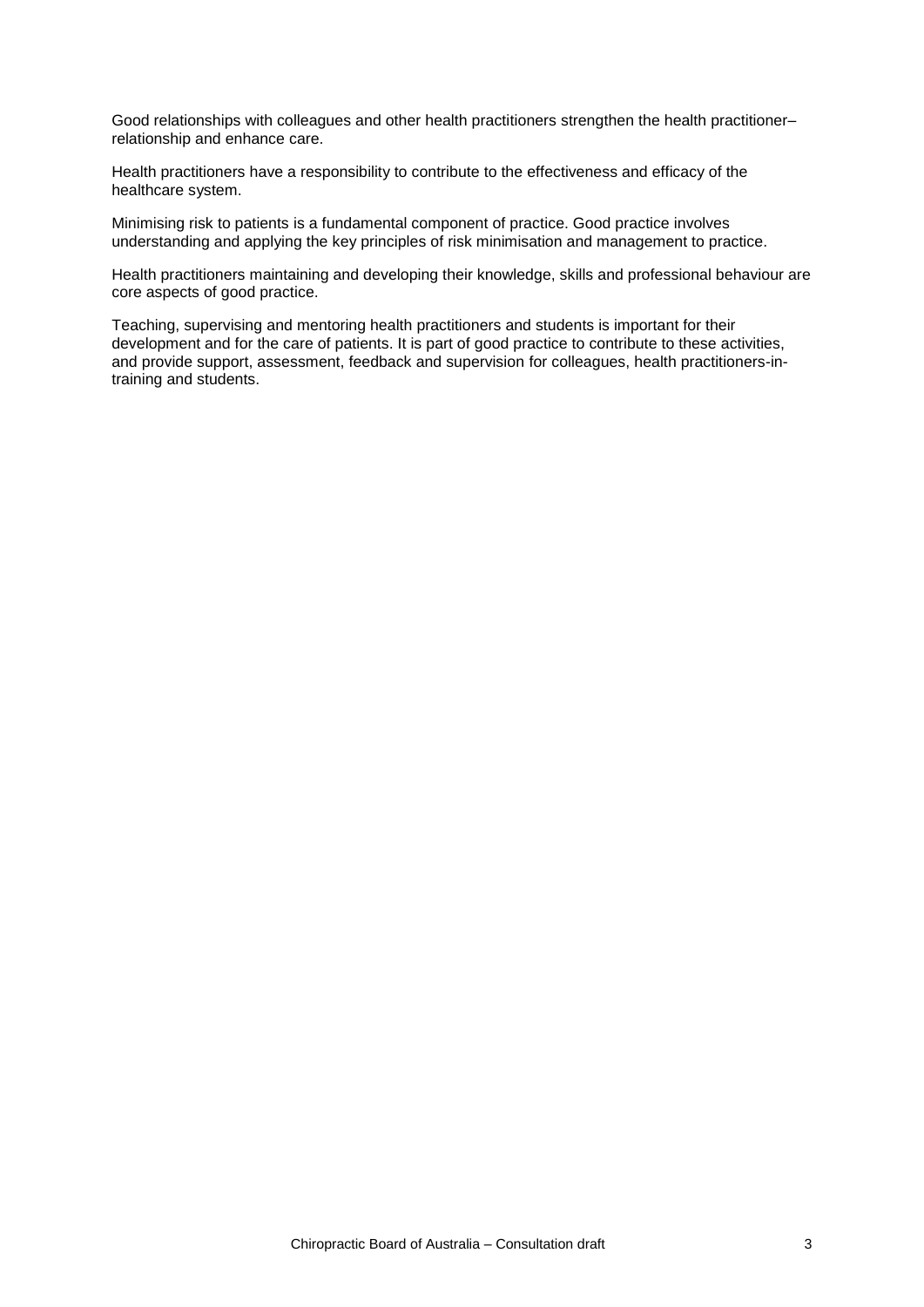## <span id="page-4-0"></span>**Definitions**

**'Patient'** includes client and health consumer.

'**Providing care'** includes, but is not limited to, any treatment/care, advice, service or goods provided in respect of the physical or mental health of a person, whether remunerated or not.

**'Practice'** means any role, whether remunerated or not, in which the individual uses their skills and knowledge as a chiropractor in their regulated health profession. For the purposes of this Code, practice is not restricted to the provision of direct clinical care. It also includes using professional knowledge in a direct non-clinical relationship with patients, working in management, administration, education, research, advisory, regulatory or policy development roles, and any other roles that impact on safe, effective delivery of health services in the chiropractic profession.

**'Evidence informed context'** is the integration of the best available evidence with professional expertise to make decisions, in conjunction with patient preference, values and circumstances.

**'Red Flags'** are findings which may indicate a more extensive disease process that should attract a clinician's attention as a matter of priority

**'Treatment', 'Care', 'Management' and 'Health Care Services'** are terms that can be used interchangeably for the purposes of this code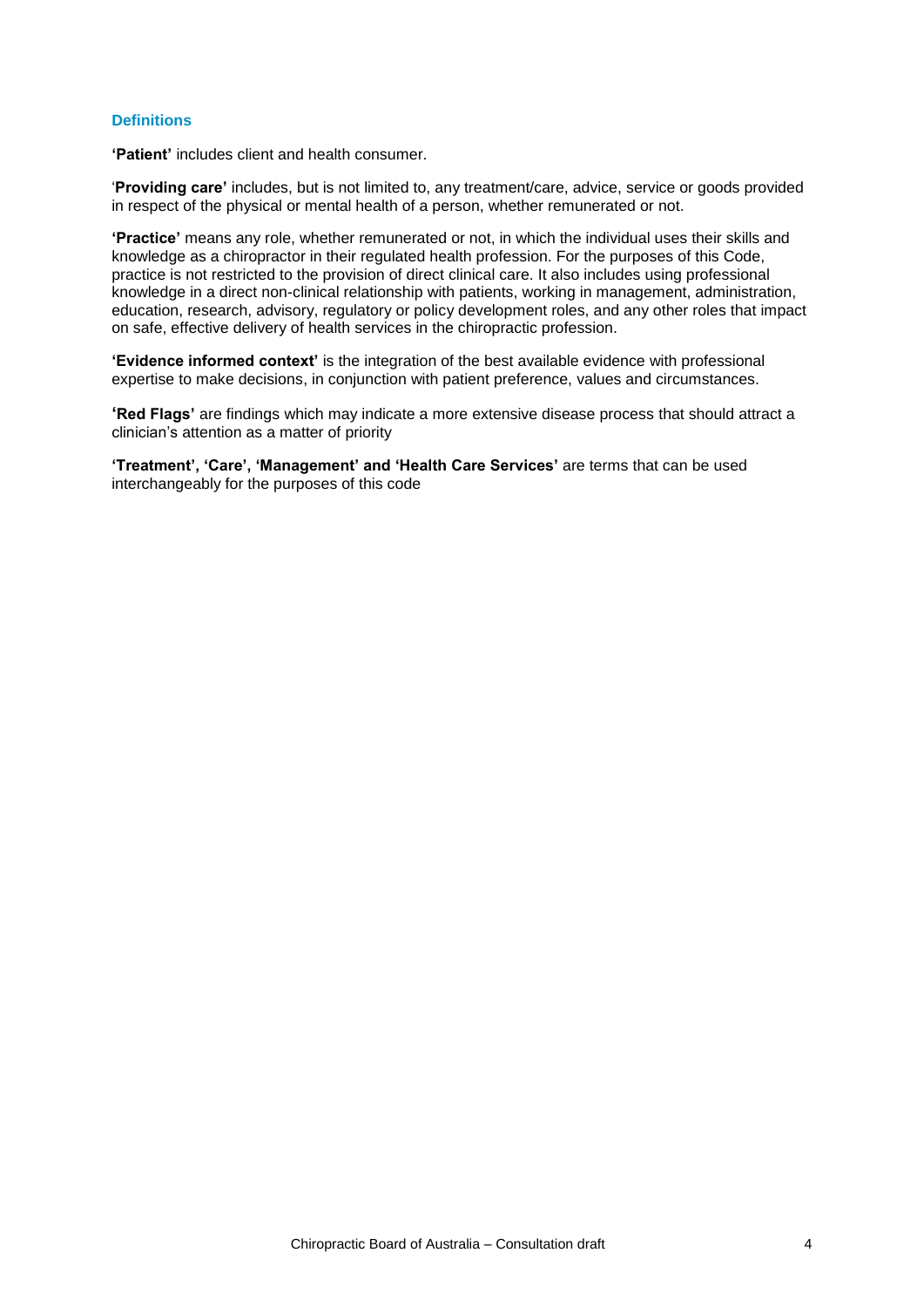## <span id="page-5-0"></span>**Acknowledgements**

The Chiropractic Board of Australia acknowledges with appreciation the following publications that have been consulted in the preparation of this Code:

- Australian Health Practitioner Regulation Agency. *Code of Conduct*
- Australian Medical Council. Good Medical Practice: a Code of Conduct for Doctors in Australia
- A.C.T. Allied Health Professions 2004. *Standards of Practice*
- *Health Practitioner Regulation National Law Act 2009*
- Various Acts and regulations in each State that impact directly or indirectly on the conduct of practitioners, including (but not limited to) mandatory reporting of child abuse, freedom of information, equal opportunity, privacy and public records.
- Common law principles and decisions relating to matters such as consent, negligence, duty of care, contract law and vicarious liability.
- Various state and territory-based codes and guidelines that regulate the practice of chiropractic in various jurisdictions around Australia.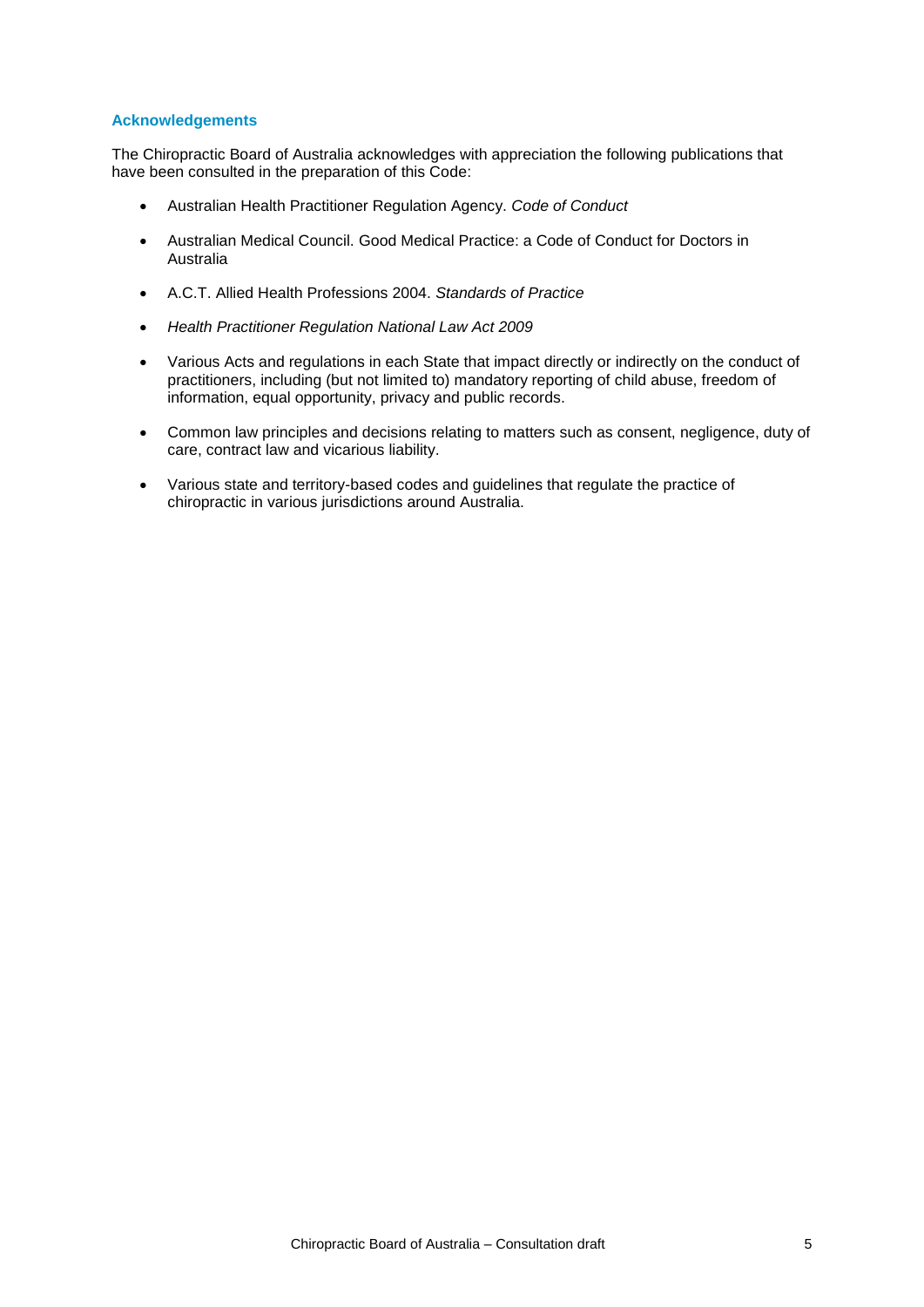## <span id="page-6-0"></span>**1 Introduction**

## *1.1 Use of the Code*

This Code seeks to assist and support chiropractors to deliver appropriate, effective services within an ethical framework. Chiropractors have a professional responsibility to be familiar with this Code and to apply the guidance it contains. This code should be read and considered as an entire document and as a document that integrates a number of other codes and standards. Chiropractors need to be aware of, and comply with all standards, guidelines and policies of the Chiropractic Board of Australia (the Board).<sup>1</sup>

This Code will be used:

- to support individual chiropractors in the task of providing good healthcare and fulfilling their professional roles and to provide a framework to guide professional judgement
- to assist the Board in its role of protecting the public by setting and maintaining expectations of good practice – if professional conduct varies significantly from this Code, chiropractors should be prepared to explain and justify their decisions and actions, and failure to meet this Code may have consequences for registration, and
- as an additional resource for a range of uses that contribute to enhancing the culture of professionalism in the Australian health system: for example, in chiropractic education; orientation, induction and supervision of students; and by administrators and policy makers.

Chiropractors must always act in accordance with the law. The Code is not a substitute for the provisions of the *Health Practitioner Regulation National Law Act 2009* (the National Law), other relevant legislation and case law. If there is any conflict between the Code and the National Law, the law takes precedence.

Chiropractors should ensure that they are aware of their obligations under the general law and other legislation, for example, privacy, anti-discrimination, child protection and health records, and act in accordance with them.

The practice of chiropractic is challenging and rewarding. No code or guidelines can ever encompass every situation or replace the insight and professional judgment of good chiropractors. Good practice means using this judgment to try to practise in a way that would meet the standards expected of you by your peers and the community.

While good healthcare respects the rights of patients, this Code is not a charter of rights.

Health practitioners have critical roles in caring for people who are unwell, assisting people to recover and seeking to ensure people stay well. This Code focuses on these roles. For health practitioners with roles that involve little or no contact with patients, not all of this Code may be relevant, but the underpinning principles will still apply.

#### *1.2 Professional values and qualities*

1

While individual health practitioners have their own personal beliefs and values, there are certain professional values on which all health practitioners are expected to base their practice.

Health practitioners have a duty to make the care of patients their first concern and to practise safely and effectively. They must be ethical and trustworthy. Patients trust health practitioners because they believe that, in addition to being competent, health practitioners will not take advantage of them and will display qualities such as integrity, truthfulness, dependability and compassion. Patients also rely on health practitioners to protect their confidentiality.

<sup>1</sup> *These can be found on the Board's website at: [www.chiropracticboard.gov.au](http://www.chiropracticboard.gov.au/) and as appendices to this Code.*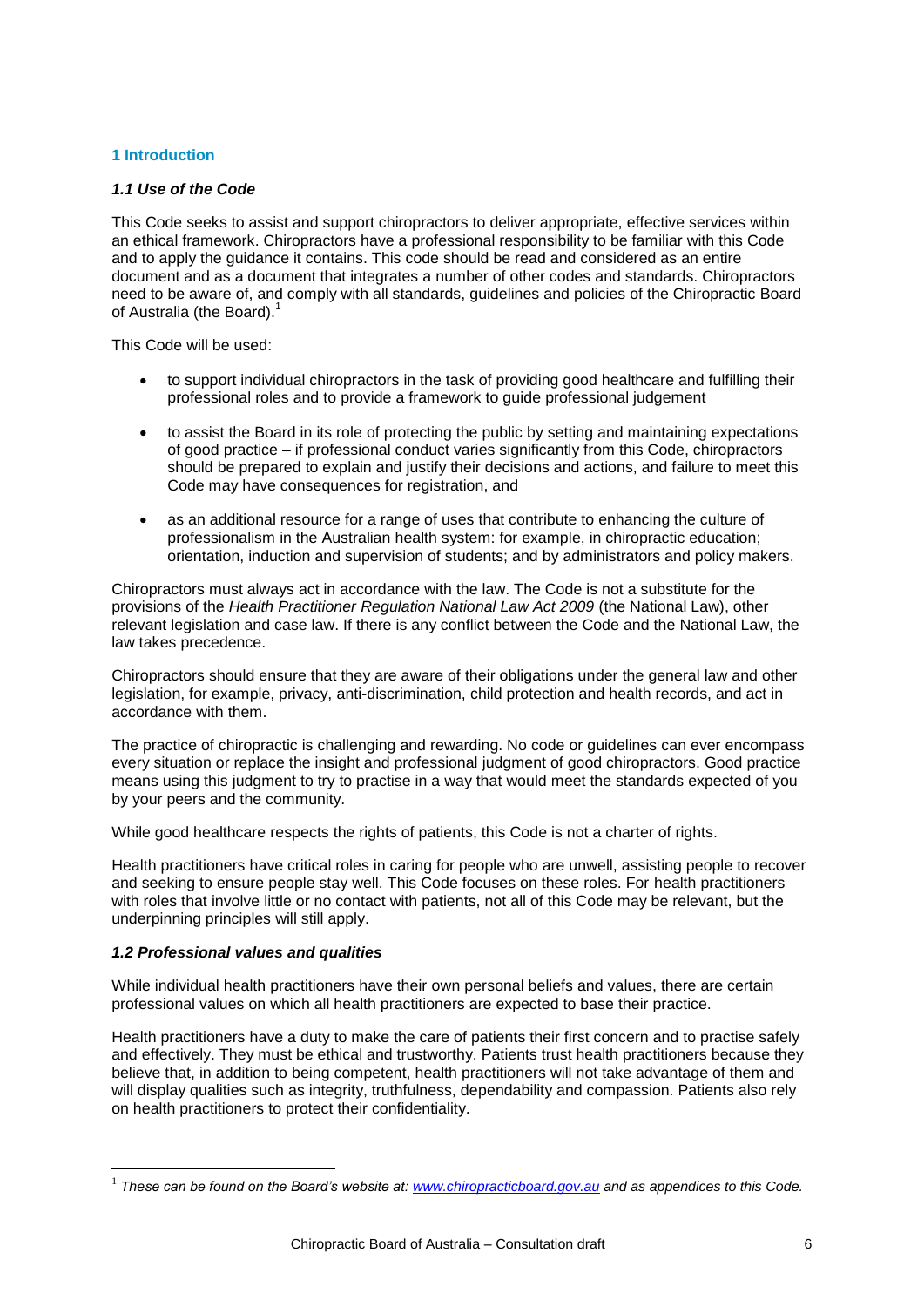Health practitioners have a responsibility to protect and promote the health of individuals and the community.

Good practice is centred on patients. It involves health practitioners understanding that each patient is unique and working in partnership with patients, adapting what they do to address the needs and reasonable expectations of each person. This includes cultural awareness: being aware of their own culture and beliefs, and respectful of the beliefs and cultures of others, and recognising that these cultural differences may impact on the health practitioner – patient relationship and on the delivery of services. It also includes being aware that differences such as gender, sexuality and age may influence care needs.

Good communication underpins every aspect of good practice.

Professionalism embodies all the qualities described here and includes self-awareness and selfreflection. Health practitioners are expected to reflect regularly on whether they are practising effectively, on what is happening in their relationships with patients and colleagues, and on their own health and wellbeing. They have a duty to keep their skills and knowledge up-to-date, refine and develop their clinical judgement as they gain experience, and contribute to their profession.

Health practitioners have a responsibility to recognise and work within the limits of their competence and scope of practice. Scopes of practice vary according to different roles; for example, health practitioners, education providers, researchers and managers will all have quite different competencies and scopes of practice.

Health practitioners should be committed to safety and quality in healthcare<sup>2</sup>

## *1.3 Australia and Australian health care*

Australia is culturally diverse. Health practitioners in Australia reflect the cultural diversity and this enhances our health care system and strengthens the health profession.

## *1.4 Substitute decision-makers*

1

There are several conditions or situations in which patients may have limited competence or capacity to make independent decisions about their healthcare; for example, people with dementia or acute conditions that temporarily affect competence, and children or young people, depending on their age and capacity (see Section 3.5: Informed consent).

In this Code, reference to the term 'patients' also includes substitute decision-makers for patients who do not have the capacity to make their own decisions. These can be parents or a legally-appointed decision-maker. If in doubt, seek advice from the relevant guardianship authority.

<sup>2</sup> *See the Australian Commission on Safety and Quality in Health Care: [www.safetyandquality.gov.au](http://www.safetyandquality.gov.au/)*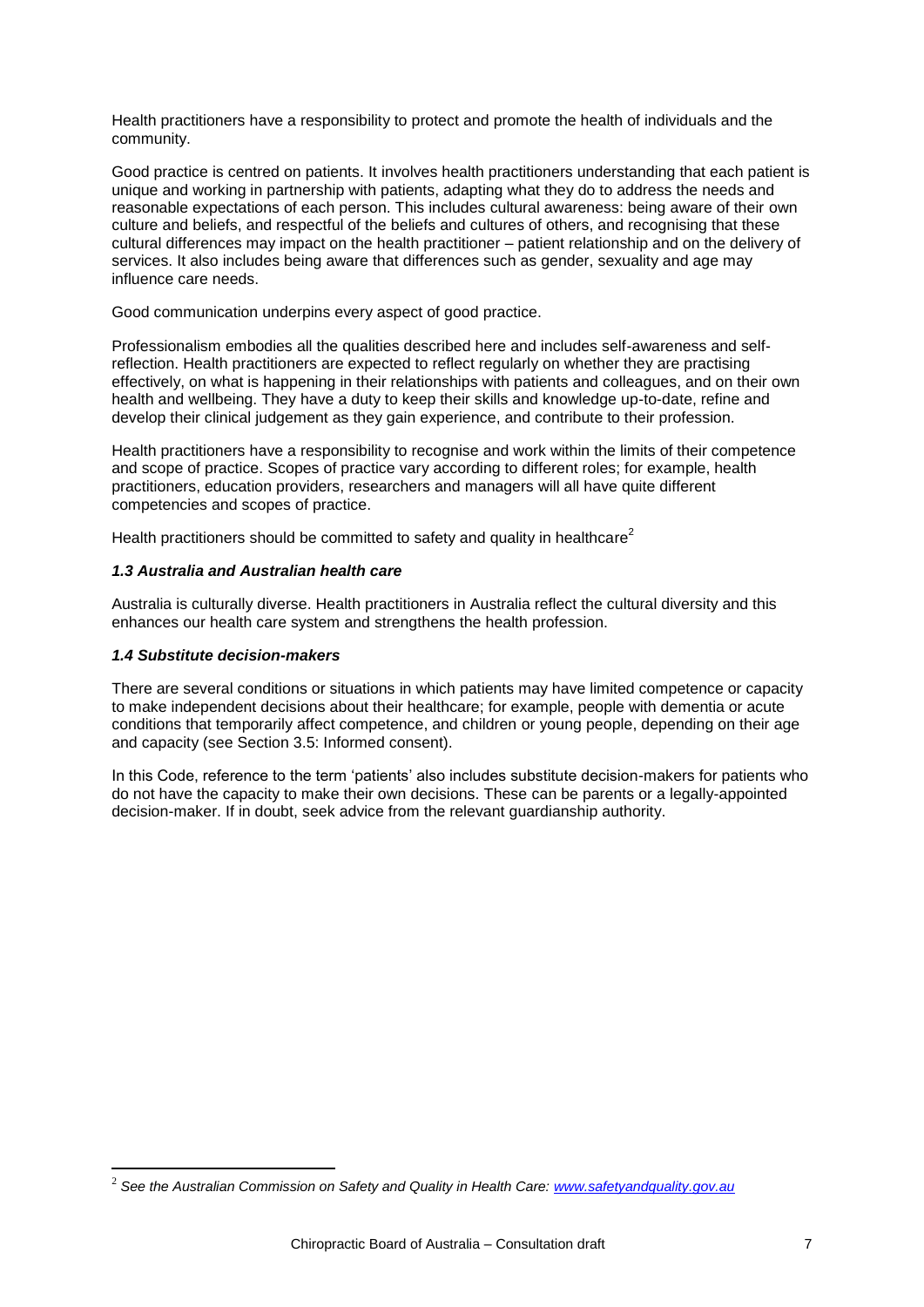## <span id="page-8-0"></span>**2 Providing good care**

## *2.1 Introduction*

The practise of any health profession has both clinical and non-clinical aspects. Certain levels of professional values and behaviours are required of all chiropractors regardless of their practice. For those in clinical practice, providing good care to patients is their primary concern.

Providing good care includes:

- a) assessing the patient, taking into account their history (history includes relevant psychological, social and cultural aspects), views and conducting an appropriate physical examination
- b) ensuring that the diagnosis/clinical impression is reasonable, relevant, justifiable and based on sound clinical reasoning
- c) identifying 'red flags' and investigating, managing, co-managing or referring as appropriate
- d) formulating and implementing a reasonable management plan (including providing treatment/care and advice and, where relevant, arranging investigations and liaising with other treating practitioners)
- e) facilitating coordination and continuity of care, and
- f) recognising and respecting the rights of patients to make their own decisions.

#### *2.2 Good practice*

Maintaining a high level of professional competence and conduct is essential for the good practice of the profession. Good practice involves:

- a) recognising and working within the limits of the chiropractor's competence and scope of practice
- b) maintaining adequate knowledge and skills to provide safe and effective care, including providing treatment/care and advice and where relevant, arranging investigations and liaising with, or referring to, other health professionals
- c) practising patient-centred care, including encouraging patients to take interest in, and responsibility for, the management of their health and supporting them in this
- d) maintaining adequate records (see Section 9.4: Health records)
- e) considering the balance of benefit and harm in all clinical management decisions
- f) communicating effectively with patients (see Section 3.3: Effective communication)
- g) providing treatment/care options based on the best available information and practising in an evidence informed context
- h) ensuring that services offered are provided with the best possible skill, care and competence
- i) taking steps to alleviate the symptoms and distress of patients
- j) supporting the right of the patient to seek a second opinion
- k) consulting and taking advice from colleagues when appropriate
- l) making responsible and effective use of the resources available to chiropractors (see Section 6.2: Wise use of healthcare resources), and
- m) ensuring that the chiropractor's personal views do not adversely affect the care of their patients.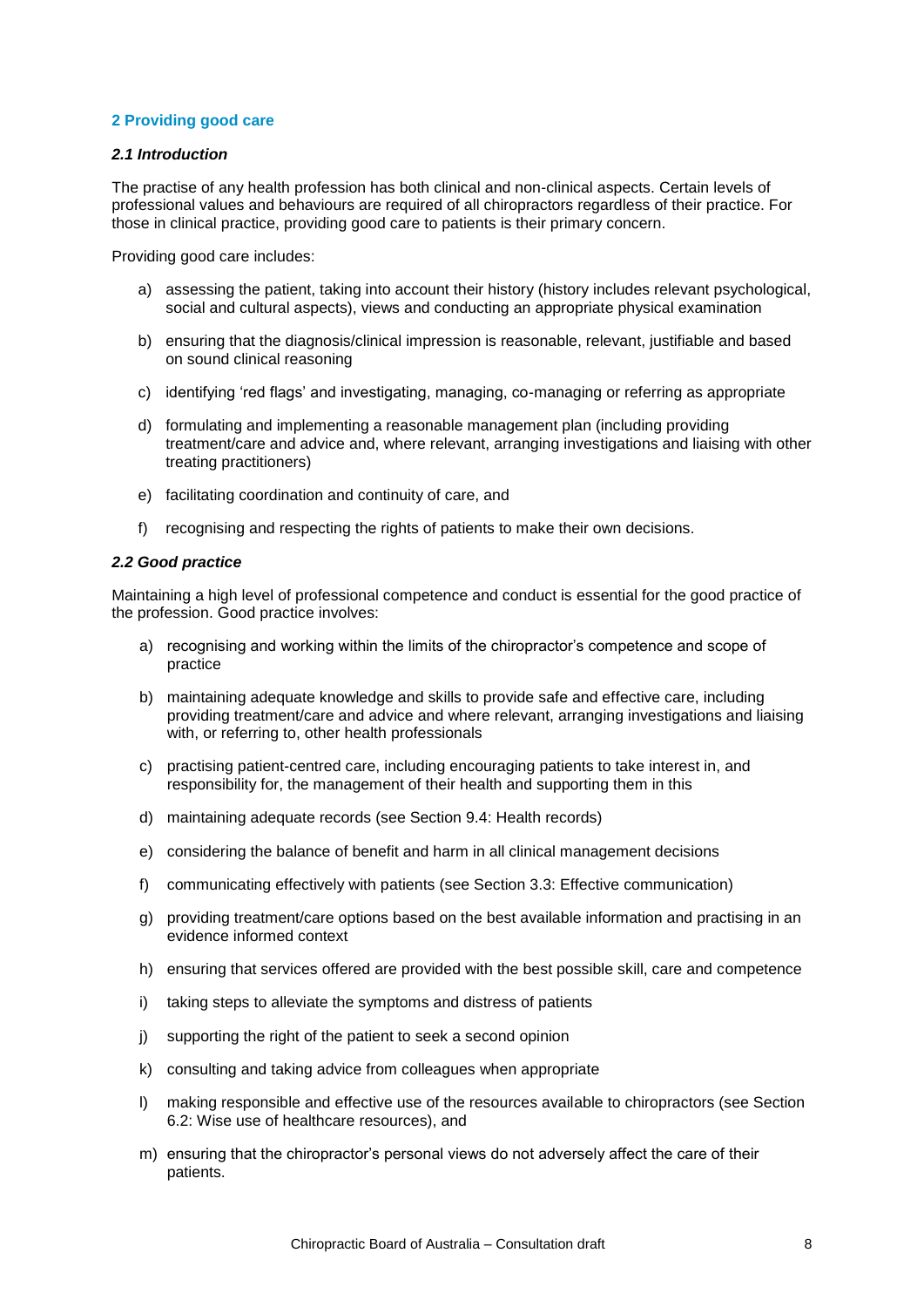## *2.3 Shared decision-making*

Making decisions about healthcare is the shared responsibility of the chiropractor and the patient. Patients may wish to involve their family, carer or others. (See Section 1.4 Substitute decision makers).

## *2.4 Decisions about access to care*

A chiropractor's decision about access to care needs to be free from bias and discrimination.

Good practice involves:

- a) treating patients with respect at all times
- b) not prejudicing the care of a patient because the chiropractor believes that the behaviour of the patient has contributed to their condition
- c) upholding the duty of care to the patient and not discriminating on grounds irrelevant to healthcare, including age, race, religion, sex, disability or other grounds specified in antidiscrimination legislation
- d) investigating and treating patients on the basis of clinical need and the effectiveness of the proposed investigations or treatment/care, providing necessary services and not providing unnecessary services
- e) keeping chiropractors and their staff safe when caring for patients; appropriate action should be taken to protect chiropractors and their staff if a patient poses any risk to health or safety and the patient should not be denied care if reasonable steps can be taken to keep chiropractors and their staff safe
- f) being aware of the chiropractor's right to not provide or participate directly in treatment/care to which that chiropractor conscientiously objects ; informing patients and, if relevant, colleagues, of the objection, and not using that objection to impede access to treatment/care that is legal, and
- g) not allowing moral or religious views to deny patients access to healthcare, recognising that chiropractors are free to decline to provide or participate in that care personally.
- h) where care is declined appropriate referral should be made

#### *2.5 Treatment/care in emergencies*

Treating patients in emergencies (whether within practice or in a first aid situation) requires chiropractors to consider a range of issues in addition to the provision of best care. Good practice involves offering assistance in an emergency that takes account of the chiropractor's own safety, skills, the availability of other options and the impact on any other patients under the chiropractor's care, and continuing to provide that assistance until services are no longer required.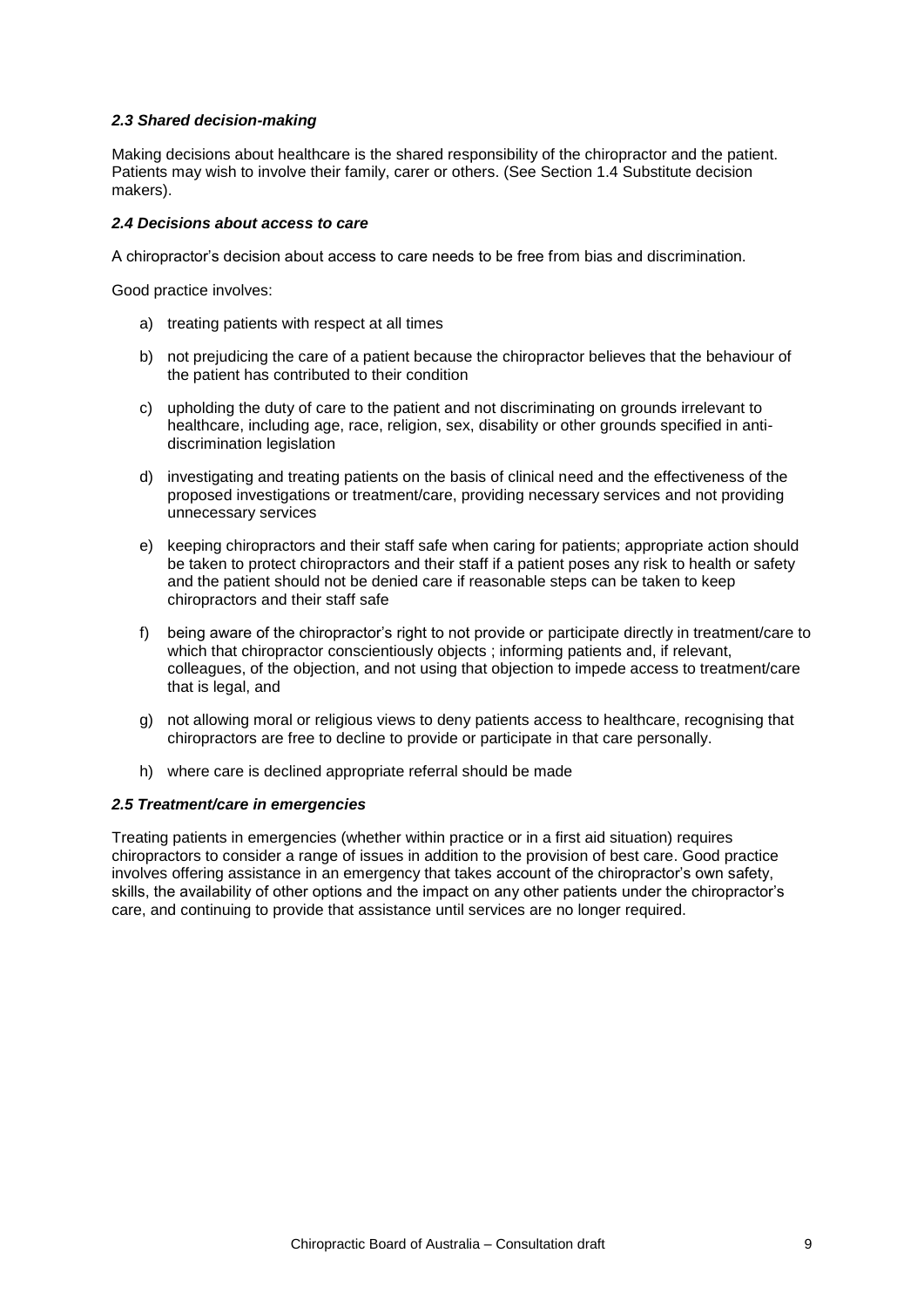## <span id="page-10-0"></span>**3 Working with patients**

## *3.1 Introduction*

Relationships based on openness, trust and good communication will enable chiropractors to work in partnership with patients.

#### *3.2 Partnership*

A good partnership between a chiropractor and the person they are caring for requires high standards of personal conduct. This involves the chiropractor:

- a) being courteous, respectful, compassionate and honest
- b) treating each patient as an individual
- c) protecting the privacy and right to confidentiality of patients, unless release of information is required by law or due to public interest considerations
- d) encouraging and supporting patients and, when relevant, their carer/s or family in caring for themselves and managing their health
- e) encouraging and supporting patients to be well-informed about their health and assisting patients to make informed decisions about their healthcare activities and treatment/care by providing information and advice to the best of the chiropractor's ability and according to the stated needs of the patient
- f) respecting the right of the patient to choose whether or not he or she participates in any treatment/care or acts on advice, and
- g) recognising that there is a power imbalance in the chiropractor–patient relationship, and consequently the need exists to ensure that all decisions are directly relevant to clinical experience; unaffected by non-clinical motivations; and capable of being regarded so by reasonable observers in the circumstances (also see Section 9.2: Professional boundaries and Section 9.12: Financial and commercial dealings).

A good partnership between the chiropractor and the person they are caring for also involves the patient contributing to the effective therapeutic partnership by:

- a) working cooperatively and in partnership with the chiropractor
- b) communicating effectively and with sincere intent
- c) being fair and accurate in providing feedback, and
- d) ensuring that any complaints are honest and reasonable in the circumstances.

#### *3.3 Effective communication*

An important part of the chiropractor–patient relationship is effective communication. This involves:

- listening to patients, asking for and respecting their views about their health and responding to their concerns and preferences
- encouraging patients to tell the chiropractor about their condition and how it has been managed including any previous treatment or other modalities that have been used
- informing patients of the nature and relevance of all aspects of their clinical care, including examination and investigations, giving them adequate opportunity to question or refuse interventions and treatment/care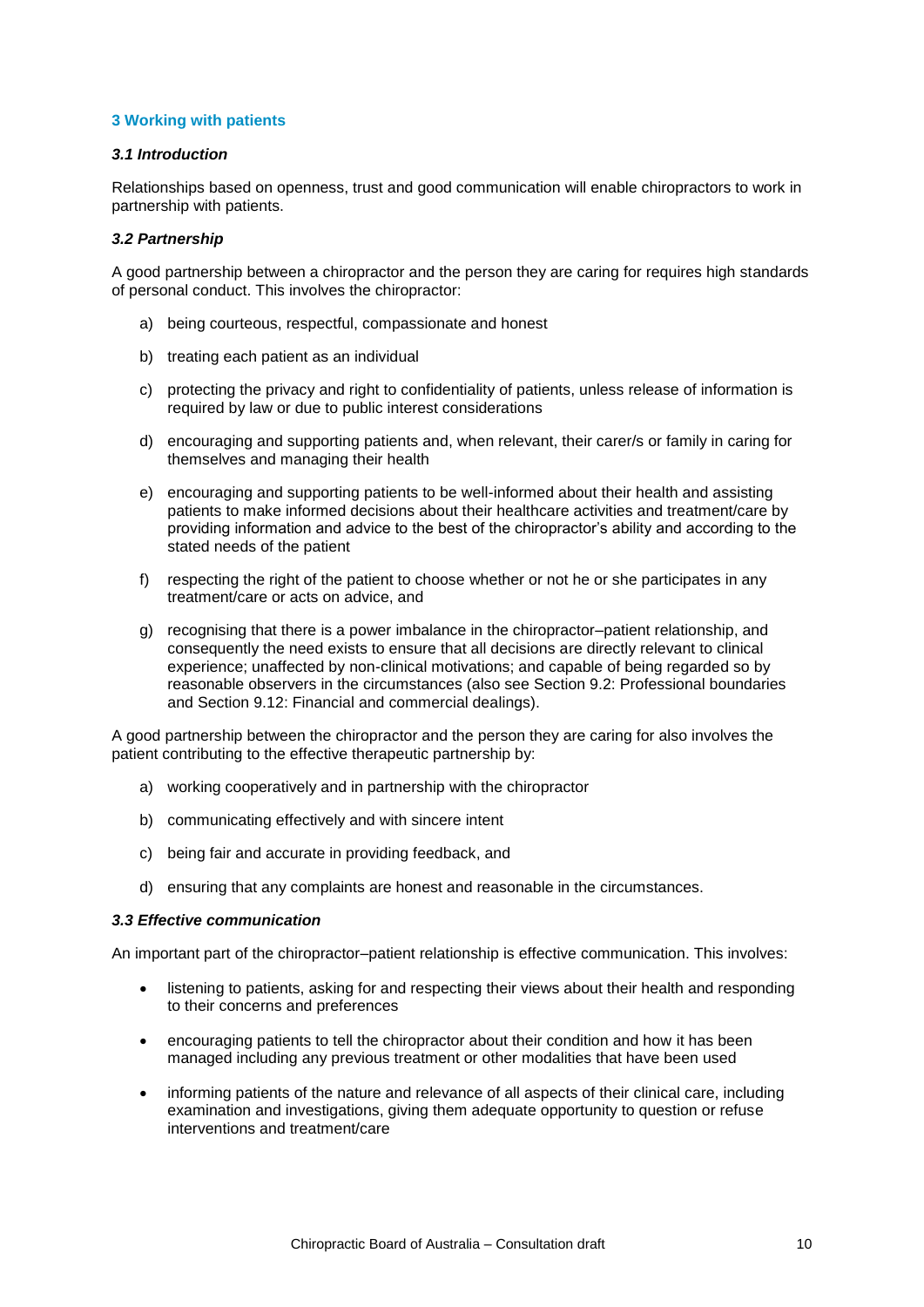- discussing with patients their condition and other available healthcare options, including their nature, purpose, possible positive and adverse consequences and limitations and reasonable alternatives wherever they exist
- endeavouring to confirm that a patient understands what the chiropractor has said
- ensuring that patients are informed of the material risks associated with any part of a proposed management plan
- responding to questions from patients and keeping them informed about their clinical progress
- making sure, wherever practical, that arrangements are made to meet the specific language, cultural and communication needs of patients and being aware of how these needs affect understanding
- becoming familiar with, and using wherever necessary, appropriately qualified persons to help meet the communication needs of patients, including those who require assistance because of their language skills, mental health, or because they are speech, hearing or sight impaired
- communicating appropriately with, and providing relevant information to, other stakeholders including members of the treating team where necessary and appropriate.

## *3.4 Confidentiality and privacy*

Chiropractors have ethical and legal obligations to protect the privacy of people requiring and receiving care. Patients have a right to expect that chiropractors and their staff will hold information about them in confidence, unless release of information is required by law or public interest considerations. Good practice involves:

- a) treating information about patients as confidential
- b) seeking consent from patients before disclosing information where practicable
- c) being aware of the requirements of the privacy and/or health records legislation (and common law) that operates in relevant states and territories and complying with these requirements to provide information held in all formats, including electronic information
- d) sharing information appropriately about patients' health care while remaining compliant with privacy legislation and professional guidelines about confidentiality
- e) providing appropriate surroundings to enable private and confidential consultations and discussions to take place where necessary, to the exclusion of all other persons
- f) ensuring that a patient's confidentiality, privacy and standards of care are maintained even in a practice setting where there is limited aural and visual privacy
- g) ensuring that all staff are aware of the need to respect the confidentiality and privacy of patients and refrain from discussing patients in a non-professional context, and
- h) using appropriate consent forms for release of information which limits disclosure to relevant health and medical information.

## *3.5 Informed consent*

1

Informed consent is a person's voluntary decision about healthcare that is made with knowledge and understanding of the benefits and risks involved. A useful guide to the information that chiropractors need to give to patients is available in the National Health and Medical Research Council (NHMRC) publication *General Guidelines for Medical Practitioners in Providing Information to Patients.*<sup>3</sup>

<sup>3</sup> *Available at [www.nhmrc.gov.au](http://www.nhmrc.gov.au/) under Guidelines.*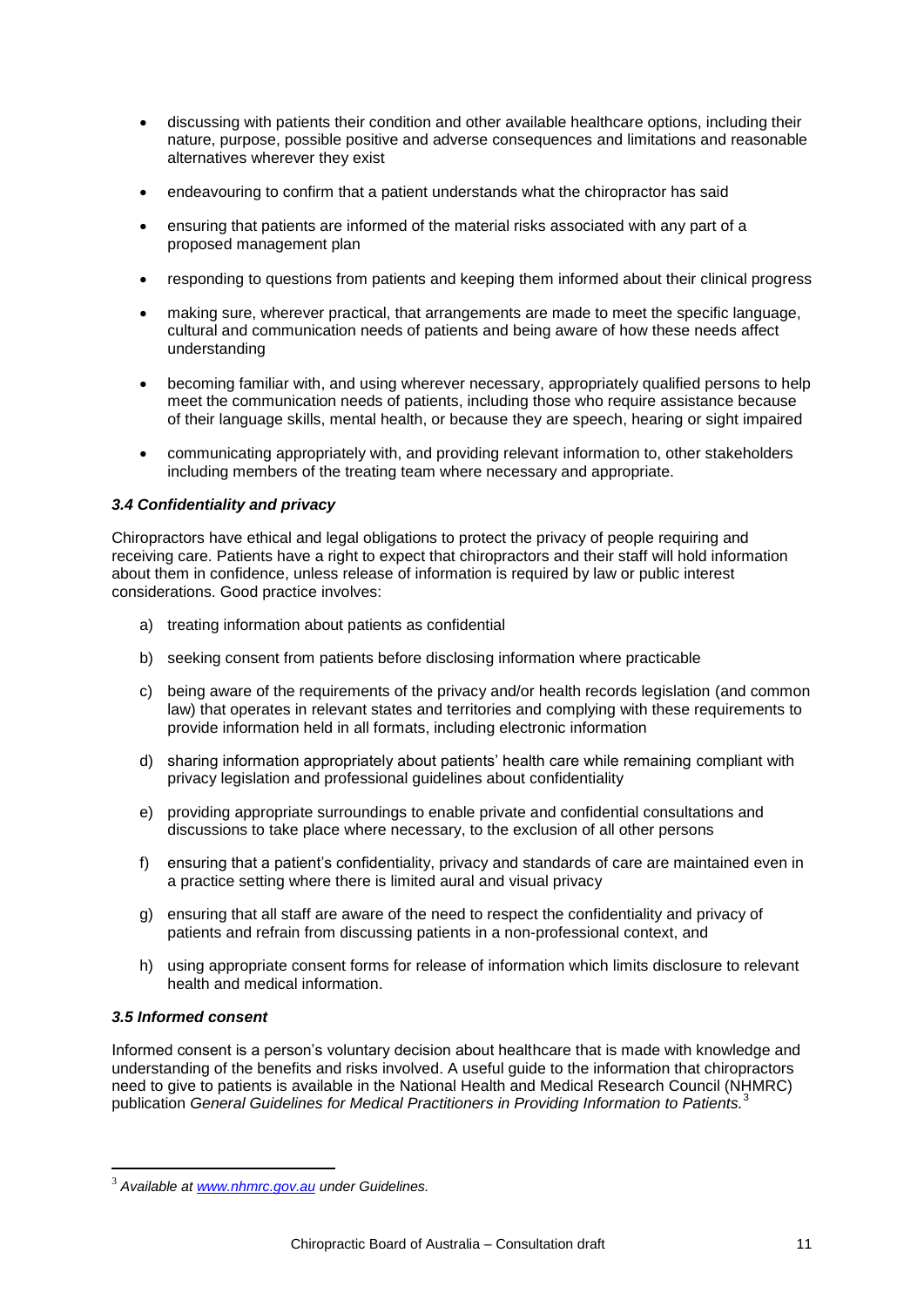The NHMRC guidelines cover the information that chiropractors should provide about their proposed management or approach, including the need to provide more information where the risk of harm is greater and likely to be more serious, and advice about how to present information. Good practice involves:

- a) providing information to patients in a way they can understand before asking for their consent
- b) providing an explanation of the treatment/care recommended, its likely duration, expected benefits and cost, any alternative(s) to the proposed care and their relative risks/benefits, as well as the likely consequences of no care
- c) obtaining informed consent or other valid authority before undertaking any examination or investigation, providing treatment/care (this may not be possible in an emergency) or involving patients in teaching or research, including providing information on material risks
- d) consent being freely given, without coercion or pressure
- e) advising patients, when referring a patient for investigation or treatment/ care, that there may be additional costs, which they may wish to clarify before proceeding
- f) obtaining (when working with a patient whose capacity to give consent is or may be impaired or limited) the consent of people with legal authority to act on behalf of the patient, and attempting to obtain the consent of the patient as far as practically possible, and
- g) documenting consent appropriately, including considering the need for written consent for procedures that may result in serious injury or death.

#### *3.6 Informed financial consent*

Informed consent about healthcare also includes informed consent about financial matters.

Good practice involves a discussion about fees in a manner appropriate to the relationship and should include discussion about the cost of all required services and a general agreement as to the level of treatment/care to be provided.

When choosing to use financial agreements, good practice involves:

- a) ensuring that any financial agreement is based on the clinical needs of the patient
- b) ensuring that the patient clearly understands the nature of all of the terms and conditions of the agreement
- c) ensuring that the agreement includes full written disclosure of all of the terms and conditions
- d) providing a reasonable 'cooling-off' period in accordance with applicable Australian consumer law and the circumstances of the patient
- e) offering a 'pay-as-you-go' alternative
- f) ensuring the agreement includes a reasonable refund policy, which includes no financial disadvantage for early termination of the agreement
- g) ensuring the amount, time and quality of care delivered does not differ between those patients (with similar conditions) on a pre-paid financial agreement, and those who are not.
- h) ensuring the agreement is reviewed every three months or 12 visits, whichever is the greatest, and
- i) ensuring agreements do not extend beyond three months or 12 visits, whichever is the greatest, unless there is clear and appropriate clinical justification to support a renewed period of agreement and care.

#### *3.7 Children and young people*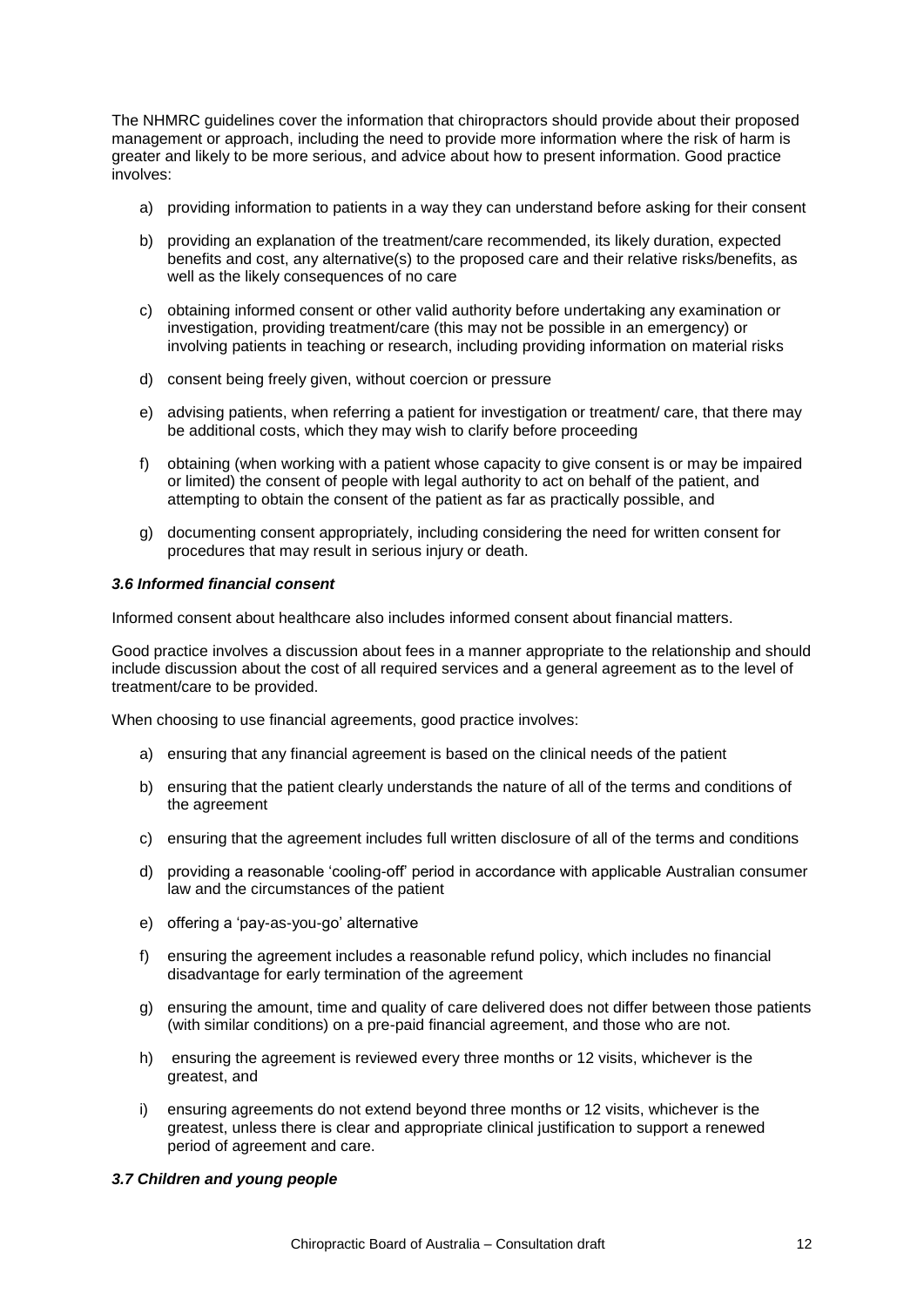Caring for children and young people brings additional responsibilities for chiropractors. This section should be read in close conjunction with Sections 2.1 and 2.2: Good practice.

Good practice with children and young people involves:

- a) recognising that children have their own special needs and considerations
- b) placing the interests and wellbeing of the child or young person first
- c) identifying 'red flags' particular to children and young people and investigating, managing, comanaging or referring as appropriate
- d) ensuring informed consent to providing care for children involves the patient's parent and/or guardian being provided with clinically relevant information for the chiropractic management of the child; unless a chiropractor judges that a child is of sufficient age and mental and emotional capacity to give their own consent to a service
- e) ensuring that risks of care and alternatives to care are sufficiently explained as these are essential elements of informed consent (see Section 3.5: Informed consent)
- f) ensuring that, when communicating with a child or young person, chiropractors:
	- treat the child or young person with respect and listen to his or her views
	- encourage questions and answer those questions to the best of their ability
	- provide information in a way the child or young person can understand
	- recognise the role of parents and, when appropriate, encourage the child or young person to involve his or her parents in decisions about care, and
	- remain alert to children and young people who may be at risk and notify appropriate child protection authorities as required by law.
- g) ensuring that x-rays of children are obtained only where there are clinical indications for the procedure (see also Appendix 2: Guideline in relation to radiology/radiography), and
- h) ensuring compliance with the special requirements relating to record keeping for minors and children that are set out in relevant state and territory legislation.

## *3.8 Culturally safe and sensitive practice*

Understanding the cultural diversity that exists and how this impacts delivery of healthcare is an important consideration for health practitioners. Good practice involves genuine efforts to understand the cultural needs and contexts of different patients to obtain good health outcomes. This includes:

- a) having knowledge of, respect for and sensitivity towards the cultural needs of the community chiropractors serve
- b) acknowledging the social, economic, cultural and behavioural factors influencing health, both at individual and population level
- c) understanding that a chiropractor's own culture and beliefs influence his or her interactions with patients, and
- d) adapting practice to improve engagement with patients and healthcare outcomes.

## *3.9 Patients with additional needs*

Some patients (including those with impaired decision-making capacity) have additional needs. Good practice in managing the care of these patients includes: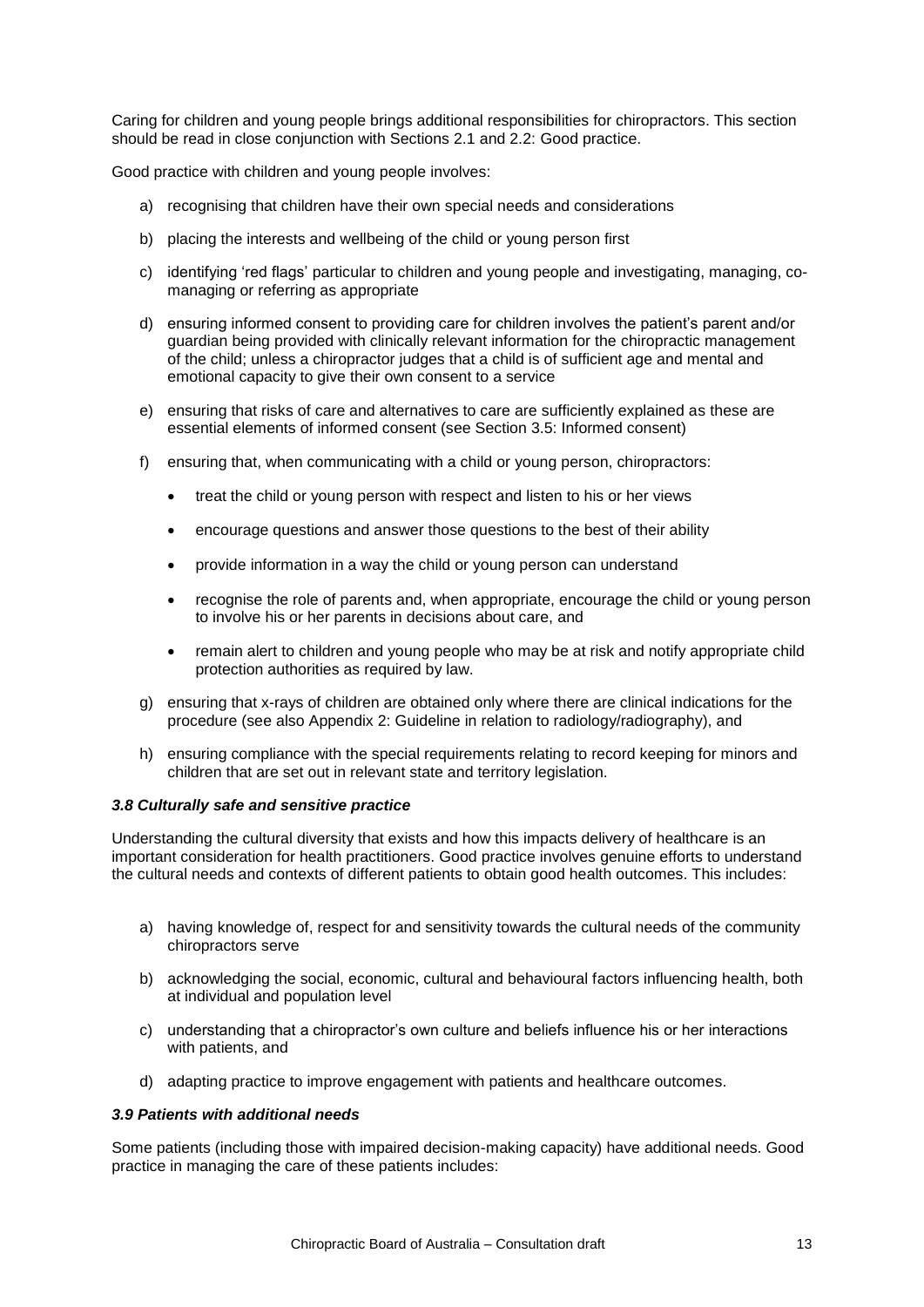- a) paying particular attention to communication
- b) being aware that increased advocacy by a practitioner may be necessary to ensure a patient's fair access to healthcare
- c) recognising that there may be a range of people involved in their care such as carers, family members or a guardian, and involving them when appropriate, and
- d) being aware that these patients may be more vulnerable.

#### *3.10 Relatives, carers and partners*

Good practice involves:

- a) being considerate to relatives, carers, partners and others close to the patient, and respectful of their role in the care of the patient, and
- b) with appropriate consent, being responsive in providing information.

#### *3.11 Adverse events and open disclosure*

When adverse events occur, chiropractors have a responsibility to be open and honest in communication with the patient and in reviewing what happened and reporting appropriately (also see Section 7.2(a)). When something goes wrong, good practice involves:

- a) recognising what has happened
- b) acting immediately to rectify the problem, if possible, including seeking any necessary help and advice
- c) explaining to the patient as promptly and fully as possible what has happened and the anticipated short-term and long-term consequences
- d) acknowledging any patient distress and providing appropriate support
- e) complying with any relevant policies, procedures and reporting requirements, subject to advice from a professional indemnity insurer
- f) reviewing adverse events and implementing changes to reduce the risk of recurrence (see Section 7: Minimising risk)
- g) reporting adverse events to the relevant authority as required (see Section 7: Minimising risk), and
- h) ensuring patients have access to information about the process for making a complaint (for example, through the relevant board or healthcare complaints commission).

#### *3.12 When a complaint is made by a patient*

Patients who are not satisfied have a right to complain about their care. When a complaint is made, good practice involves:

- a) acknowledging the person's right to complain
- b) working with the person to resolve the issue where possible
- c) providing a prompt, open and constructive response, including an explanation and, if appropriate, an apology
- d) ensuring the complaint does not adversely affect the person's care; in some cases, it may be advisable to refer the person to another practitioner, and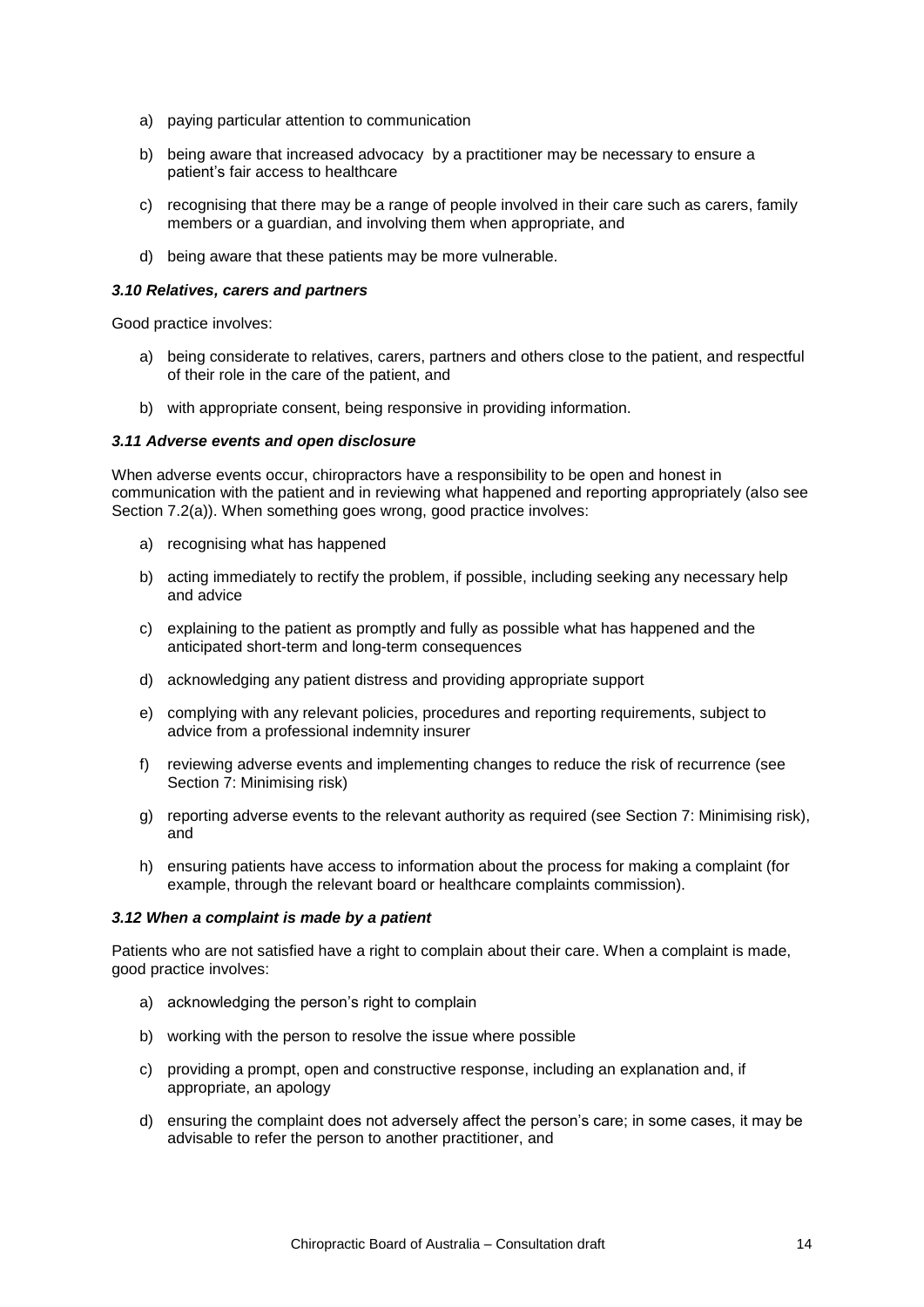e) complying with the requirements of any relevant complaints legislation (including the notification provisions of the National Law).

## *3.13 Ending a professional relationship*

In some circumstances, the relationship between the chiropractor and a patient may become ineffective or compromised, and may need to end. Good practice involves ensuring that the patient is adequately informed of the decision and facilitating arrangements for the continuing care of the patient, including passing on relevant clinical information.

## *3.14 Personal relationships*

Good practice recognises that a chiropractor providing care to those with whom they are in a close relationship, for example, close friends, work colleagues and family members, can be inappropriate because of the lack of objectivity, possible discontinuity of care and risks to both the chiropractor and/or patient. When a chiropractor chooses to provide care to those with whom they are in a close relationship with, good practice requires that:

- a) adequate records are kept
- b) confidentiality is maintained
- c) adequate assessment occurs
- d) appropriate consent is obtained for the circumstances which is acknowledged by both the chiropractor and patient, and
- e) at all times an option to discontinue care is maintained.

## *3.15 Working with multiple patients*

Where chiropractors are considering treating multiple patients simultaneously in class or group work, or more than one individual patient at the same time, they should consider whether this mode of treatment/care is appropriate for the patients involved.

Chiropractors should be especially conscious of the privacy and confidentiality of their patients in such environments (see also Section 3.4: Confidentiality and privacy).

#### *3.16 Closing a practice*

When closing or relocating a practice, good practice involves:

- a) giving advance notice where possible, and
- b) facilitating arrangements for the continuing care of all current patients, including the transfer or appropriate management of all patient records in accordance with the legislation governing privacy and health records in the jurisdiction.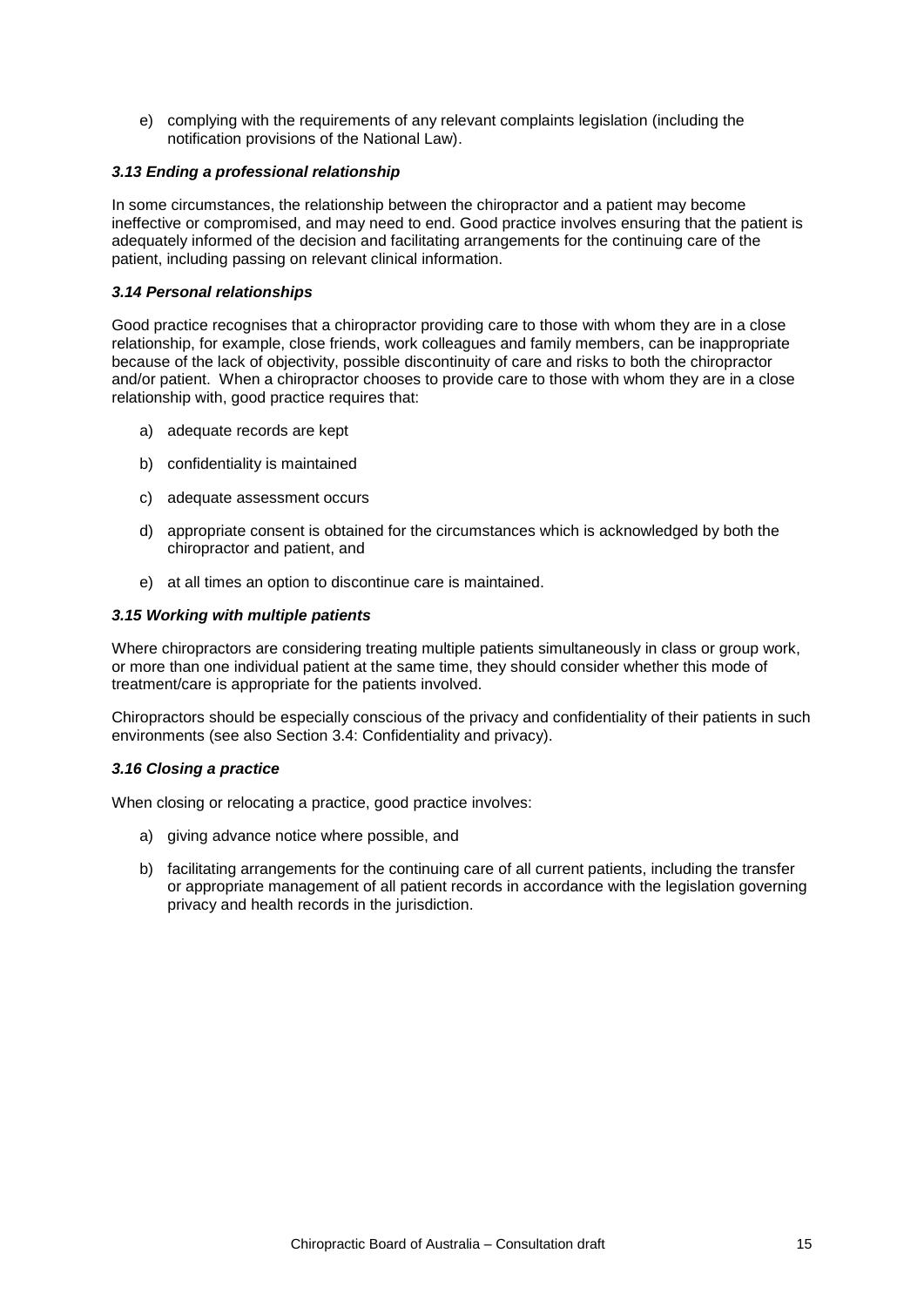## <span id="page-16-0"></span>**4 Modalities**

## *4.1 Use of diagnostic and therapeutic modalities in chiropractic practice*

Chiropractors use varying diagnostic and therapeutic tools, tests and procedures in the assessment and management of patients. Ensuring a high level of competence and skill in using particular diagnostic or therapeutic modalities is essential to good care.

Chiropractors should ensure that they are appropriately trained, skilled and qualified to practice any modalities used. In addition, chiropractors should be aware of any relevant local, state or territory laws that may affect the practice of different modalities.

Good practice involves:

- a) a full and thorough assessment of patients using tools, tests and procedures that are appropriate for the gathering of information necessary to form a reasonable diagnosis or clinical impression
- b) understanding the validity and reliability of any modality used and appropriate incorporation into the clinical regime
- c) only using diagnostic tools, tests and procedures in accordance with established protocols for their appropriate use (see also Appendix 2: Guideline in relation to radiology/ radiography)
- d) evaluating and reporting the data obtained in a contextual way to ensure that a reasonable and relevant diagnosis/clinical impression is formed, and that appropriate and necessary care is provided
- e) when using tools, tests and procedures in formulating a diagnosis/clinical impression, management plan and/or for prognostic purposes, the tools used should be for conditions where there are demonstrated acceptable levels of reliability and validity, and
- f) not misrepresenting the clinical value or significance of the findings of any tool, test or procedure.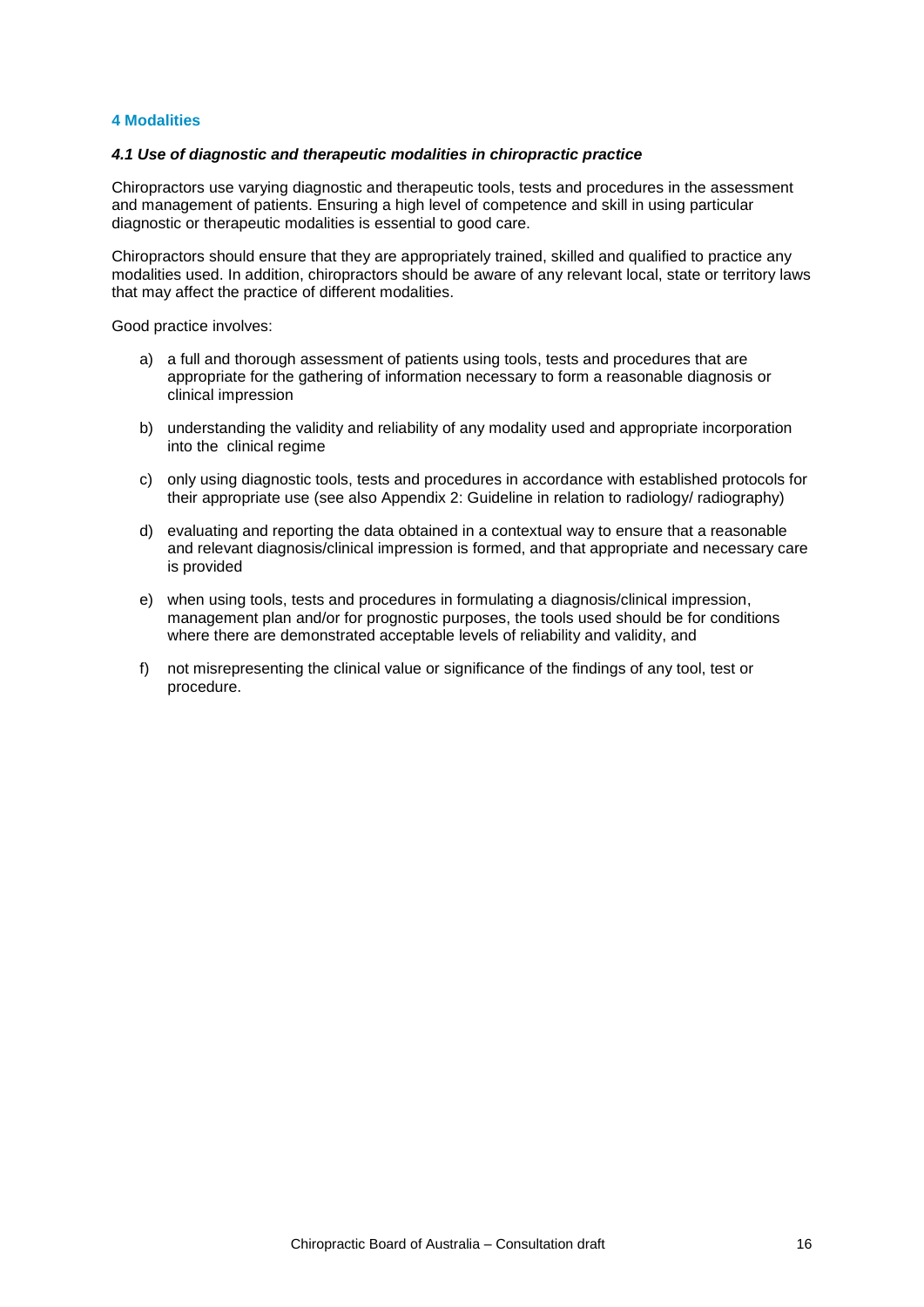## <span id="page-17-0"></span>**5 Working with other practitioners**

#### *5.1 Respect for colleagues and other practitioners*

Good care is enhanced when there is mutual respect and clear communication between all health professionals. Good practice involves:

- a) communicating clearly, effectively, respectfully and promptly with colleagues and other practitioners on professional matters, and
- b) acknowledging and respecting the contribution of all practitioners involved in patient care.

#### *5.2 Delegation, referral and handover*

**'Delegation'** involves a chiropractor asking another practitioner (with appropriate education and competency) to provide care on behalf of the delegating chiropractor while he or she retains overall responsibility for the care of the patient.

**'Referral'** involves a chiropractor sending a patient to obtain an opinion or treatment/care from another practitioner. Referral usually involves the transfer (in part) of responsibility for the care of the patient, usually for a defined time and a particular purpose, such as care that is outside the referring chiropractor's expertise or scope of practice.

**'Handover'** is the process of transferring all responsibility to another practitioner.

Good practice involves:

- a) taking reasonable steps to ensure that the person to whom the chiropractor delegates, refers or hands over has the qualifications, experience, knowledge and skills to provide the care required
- b) understanding that, although the delegating chiropractor will not be accountable for the decisions and actions of those to whom he or she delegates, the delegating chiropractor remains responsible for the overall management of the patient and for the decision to delegate, and
- c) always communicating sufficient information about the patient and the treatment/care needed to enable the continuing care of the patient.

#### *5.3 Working with other practitioners*

Many chiropractors work closely with a wide range of other practitioners. Effective collaboration is a fundamental aspect of good practice when working with other practitioners.

The care of patients is improved when there is mutual respect and clear communication, as well as an understanding of the responsibilities, capacities, constraints and ethical codes of each other's health professions.

Working with other practitioners does not alter a chiropractor's personal accountability for professional conduct and the care provided. Good practice involves:

- a) understanding the particular role of each other practitioner and attending to the responsibilities associated with their own role
- b) advocating for a clear delineation of roles and responsibilities, including that there may be a recognised team leader or coordinator, although care within the team may be provided by different practitioners from different health professions within different models of care
- c) communicating effectively with other practitioners
- d) informing patients about the roles of other practitioners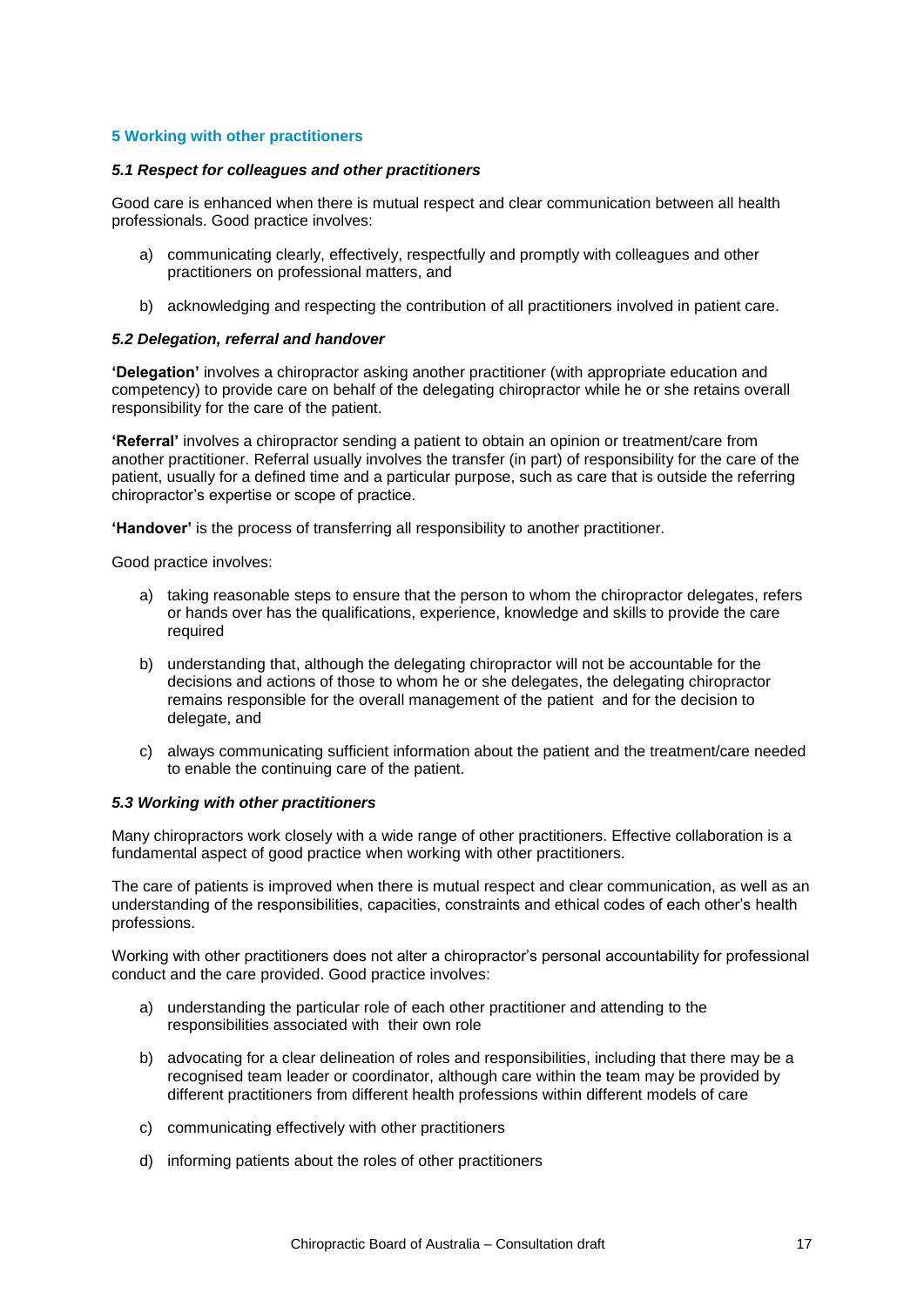- e) acting as a positive role model for other practitioners, and
- f) understanding the nature and consequences of bullying and harassment, and seeking to avoid or eliminate such behaviour between all treating practitioners.

## *5.4 Delegation to unregistered staff, chiropractic students and assistants*

It will be necessary at times in practice to delegate some clinical activities to staff, students or assistants. When delegating clinical activities, chiropractors have a responsibility to ensure that the person to whom they are delegating can safely and competently perform the delegated activity. When delegating clinical activities to unregistered staff, chiropractic students and assistants, good practice involves:

- a) only delegating activities that do not require the unique skill, knowledge, discretion and judgment of a chiropractor
- b) ensuring that the delegate has adequate skills, training, expertise or proficiency in the activity
- c) ensuring that the delegate fully understands what is expected of them in performing the activity
- d) obtaining specific consent from the patient for a delegate to perform the activity
- e) recognising that the chiropractor who delegates an activity to another person is accountable, not only for their decision to delegate, but also for monitoring and reviewing the delegate's standard of performance.

**Note:** Section 5.4 does not apply to registered chiropractic students undertaking an unpaid clinical placement as a part of a Board-approved program of study.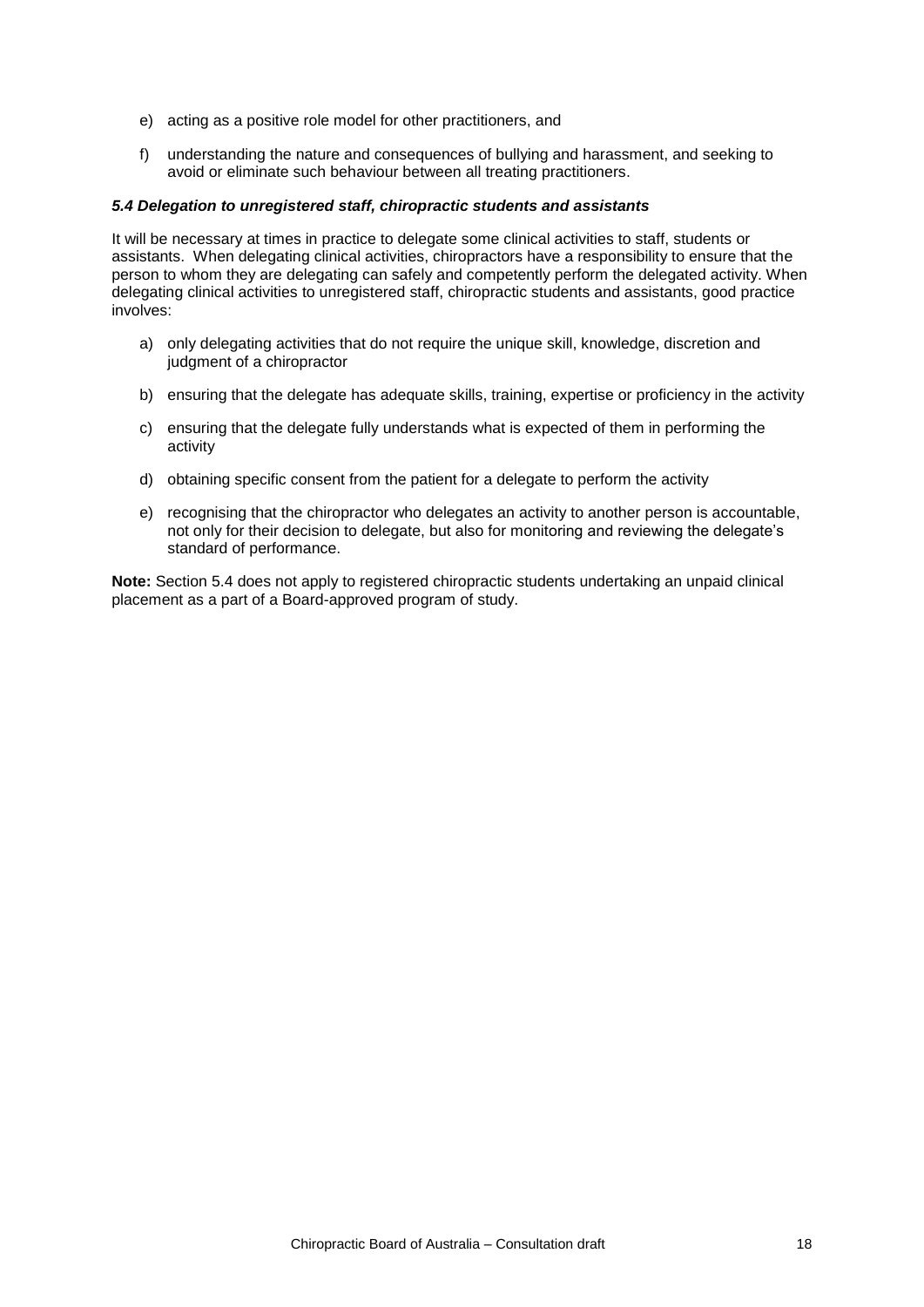## <span id="page-19-0"></span>**6 Working within the healthcare system**

## *6.1 Introduction*

Chiropractors have a responsibility to contribute to the effectiveness and efficiency of the healthcare system.

## *6.2 Wise use of healthcare resources*

It is important to use healthcare resources wisely. Good practice involves:

- a) ensuring that the services provided are appropriate for the assessed needs of the patient and are not excessive, unnecessary or not reasonably required
- b) upholding the right of patients to gain access to the necessary level of healthcare, and, whenever possible, helping them to do so
- c) supporting the transparent and equitable allocation of healthcare resources, and
- d) understanding that the use of resources can affect the access other patients have to healthcare resources.

#### *6.3 Health advocacy*

There are significant disparities in the health status of different groups in the Australian community. These disparities result from social, cultural, geographic, health-related and other factors. Good practice involves using expertise and influence to protect and advance the health and wellbeing of individual patients, communities and populations.

#### *6.4 Public health matters*

Chiropractors have a responsibility to promote the health of the community through disease prevention and control, education and, where relevant, screening.

On any public health matter, practitioners are obliged to provide balanced, non-biased and evidence informed information in order to enable members of the public to make informed health decisions.

Good practice involves:

- a) understanding the principles of public health, including health education, health promotion, disease prevention, and control and screening
- b) participating in efforts to promote the health of the community and being aware of obligations in disease prevention, including screening and reporting notifiable diseases where relevant, and
- c) undertaking public health assessments in accordance with the Board's attached guidelines (see Appendix 1: Guideline in relation to public health assessments).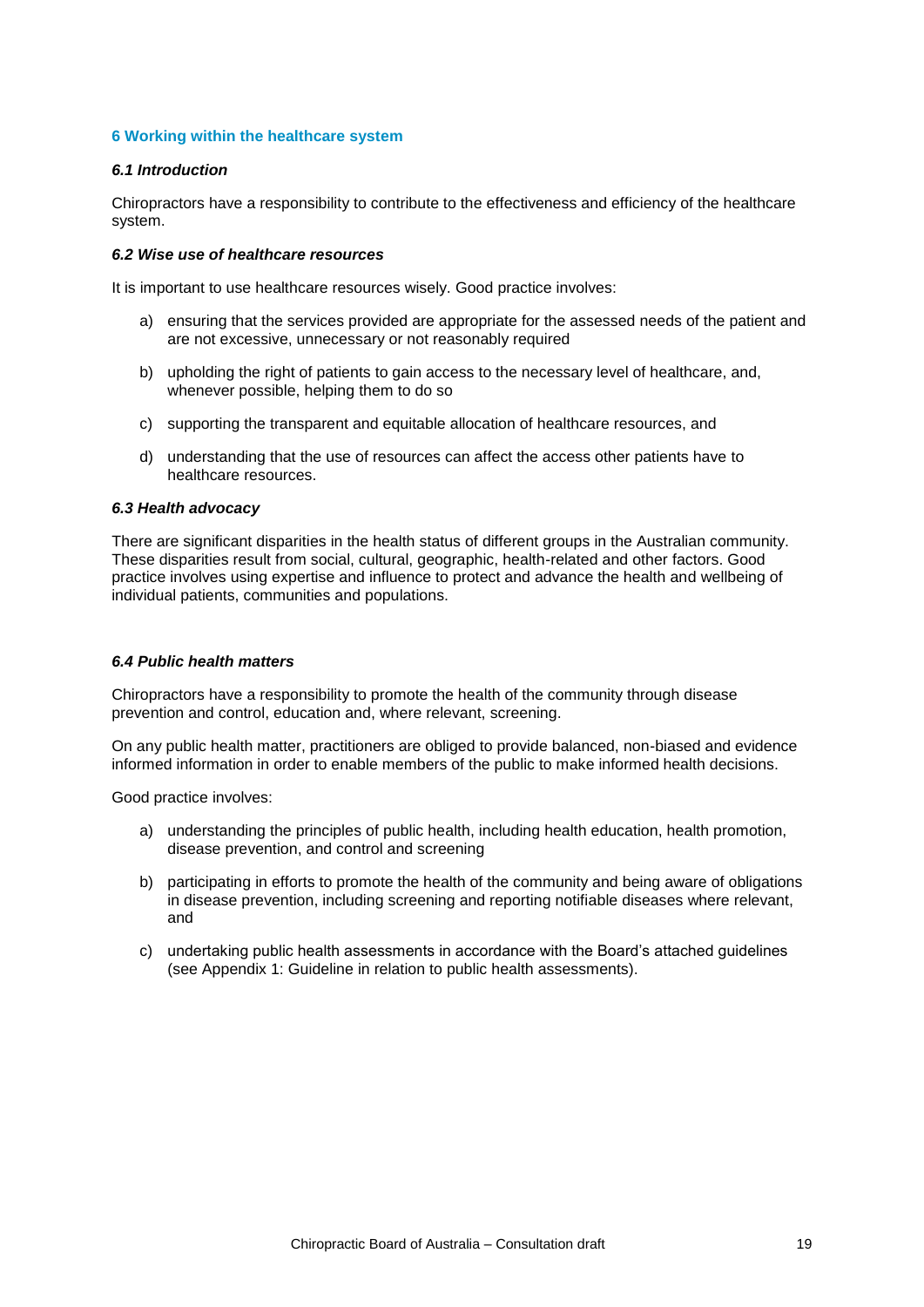## <span id="page-20-0"></span>**7 Minimising risk**

## *7.1 Introduction*

Risk is inherent in healthcare. Minimising risk to patients is an important component of practice. Good practice involves understanding and applying the key principles of risk minimisation and management in practice.

## *7.2 Risk management*

Good practice in relation to risk management involves:

- a) being aware of the principles of open disclosure and a non-punitive approach to incident management (a useful reference is the Australian Commission on Safety and Quality in Health Care's (ACSQHC) National Open Disclosure Standard<sup>4</sup>)
- b) participating in systems of quality assurance and improvement
- c) participating in systems for surveillance and monitoring of adverse events and 'near misses', including reporting such events
- d) if a chiropractor has management responsibilities, making sure that systems are in place for raising concerns about risks to patients
- e) working in practice and within systems to reduce error and improve the safety of patients, and supporting colleagues who raise concerns about the safety of patients, and
- f) taking all reasonable steps to address the issue if there is reason to think that the safety of patients may be compromised.

## *7.3 Chiropractor performance*

The welfare of patients may be put at risk if a chiropractor is performing poorly. Good practice involves:

- a) chiropractors complying with statutory reporting requirements, including those under the National Law<sup>5</sup>
- b) chiropractors recognising and taking steps to minimise the risks of fatigue, including complying with relevant state and territory occupational health and safety legislation
- c) following the guidance in Section 10.2 if a chiropractor knows or suspects that he or she has a health condition that could adversely affect their judgment or performance
- d) chiropractors taking steps to protect patients from being placed at risk of harm by a colleagues' conduct, practise or ill health
- e) chiropractors taking appropriate steps to assist a colleague to receive help if there are concerns about the colleague's performance or fitness to practise, and
- f) seeking advice, if a chiropractor is not sure what to do, from an experienced colleague, employer/s, practitioner health advisory service, professional indemnity insurer, the Board or a professional organisation.

1

<sup>4</sup> *Available at [www.safetyandquality.gov.au](http://www.safetyandquality.gov.au/) under Publications.*

<sup>5</sup> *Refer to the Board's* Guideline on mandatory reporting *at: [www.chiropracticboard.gov.au](http://www.chiropracticboard.gov.au/) under Codes and Guidelines*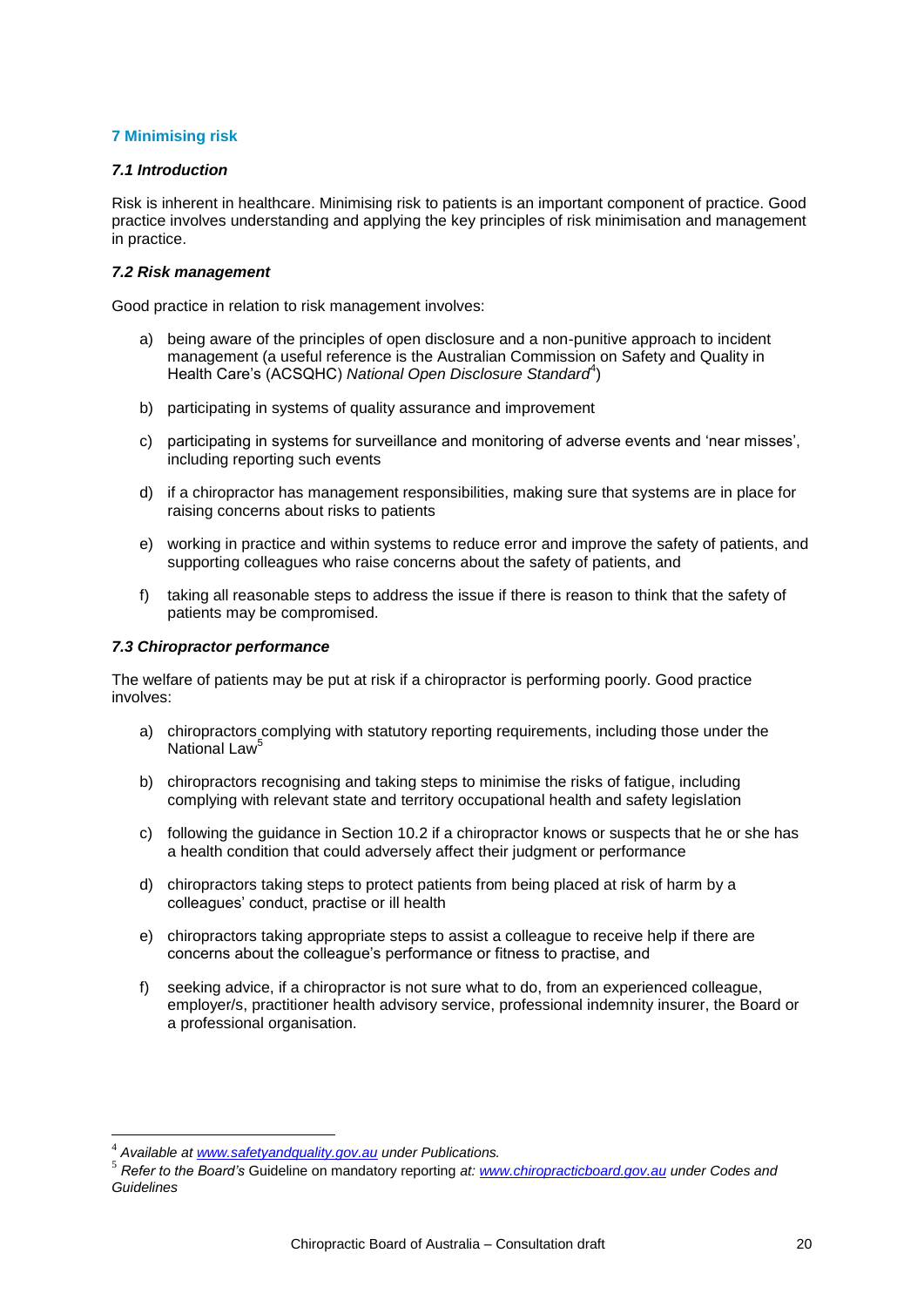## <span id="page-21-0"></span>**8 Maintaining professional performance**

## *8.1 Introduction*

Maintaining and developing knowledge, skills and professional behaviour are core aspects of good practice. This requires self-reflection and participation in relevant professional development, practice improvement and performance-appraisal processes to continually develop professional capabilities. These activities must continue through a chiropractor's working life as science and technology develop and society changes.

## *8.2 Continuing professional development (CPD)*

Development of knowledge, skills and professional behaviour must continue throughout a chiropractor's working life. The National Law requires that chiropractors (and all of the regulated health professions) keep their knowledge and skills up-to-date through CPD to ensure that chiropractors can continue to work within their competence and scope of practice. Refer to the Board's *Registration Standard and guideline regarding CPD*. 6

1

<sup>6</sup> *Available at: [www.chiropracticboard.gov.au](http://www.chiropracticboard.gov.au/) under Code and Guidelines.*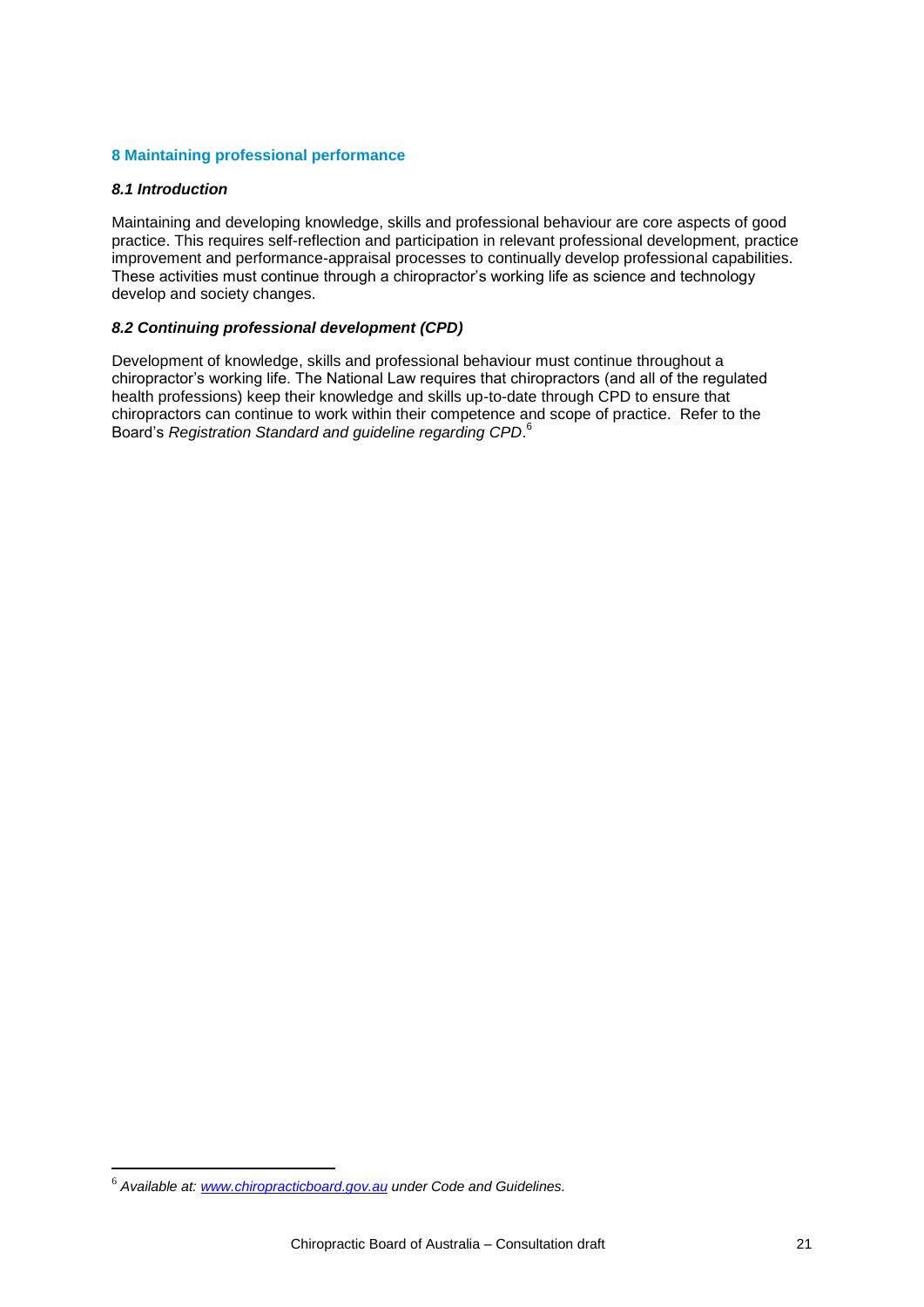## <span id="page-22-0"></span>**9 Professional behaviour**

## *9.1 Introduction*

In professional life, chiropractors must display a standard of behaviour that warrants the trust and respect of the community. Good practice involves:

- a) observing and practising the principles of ethical conduct, and
- b) practitioners conducting themselves appropriately in public whilst representing themselves as a registered chiropractor.

## *9.2 Professional boundaries*

Professional boundaries refers to the clear separation that should exist between a chiropractor's professional conduct that is aimed at meeting the health needs of patients, and a chiropractor's own personal views, feelings and relationships that are not relevant to the therapeutic relationship. Professional boundaries are integral to a good chiropractor–patient relationship. They promote good care for patients and protect both parties. Good practice involves:

- a) maintaining professional boundaries so that patients are not exploited financially, physically, emotionally or sexually.
- b) never using a professional position to establish or pursue a sexual, exploitative or otherwise inappropriate relationship with anybody under a chiropractor's care; this includes those close to the patient, such as their carer, guardian, spouse or the parent of a child patient
- c) recognising that sexual relationships with people who have previously been a patient are often inappropriate, depending on the extent of the professional relationship and the vulnerability of the person who was previously a patient, and
- d) avoiding the expression of a chiropractor's personal beliefs to patients in ways that exploit their vulnerability or that are likely to cause them distress.

## *9.3 Reporting requirements*

Chiropractors have statutory responsibility under the National Law to report matters to the National Boards (refer to the Board's *Guideline on mandatory reporting*<sup>7</sup> ). Chiropractors also have professional obligations to report to the Board and their employer/s if they have had any limitations placed on their practice. Good practice involves:

- a) being aware of the Board's reporting requirements
- b) complying with any reporting requirements that apply to practice, and
- c) seeking advice from the Board or professional indemnity insurer if chiropractors are unsure about their obligations.

#### *9.4 Health records*

1

Maintaining clear, appropriate and accurate health records is essential for the continuing good care of patients. Chiropractors should be aware of relevant state and territory legislation in relation to health records management. Good practice involves:

- a) keeping accurate, up-to-date, contemporaneous and legible records that report relevant details of clinical history, clinical findings and determinations, investigations, information given to patients, medication and other management details
- b) ensuring that records are held securely and are not subject to unauthorised access, regardless of whether they are held electronically and/or in hard copy

<sup>7</sup> *Available at: [www.chiropracticboard.gov.au](http://www.chiropracticboard.gov.au/) under Code and Guidelines.*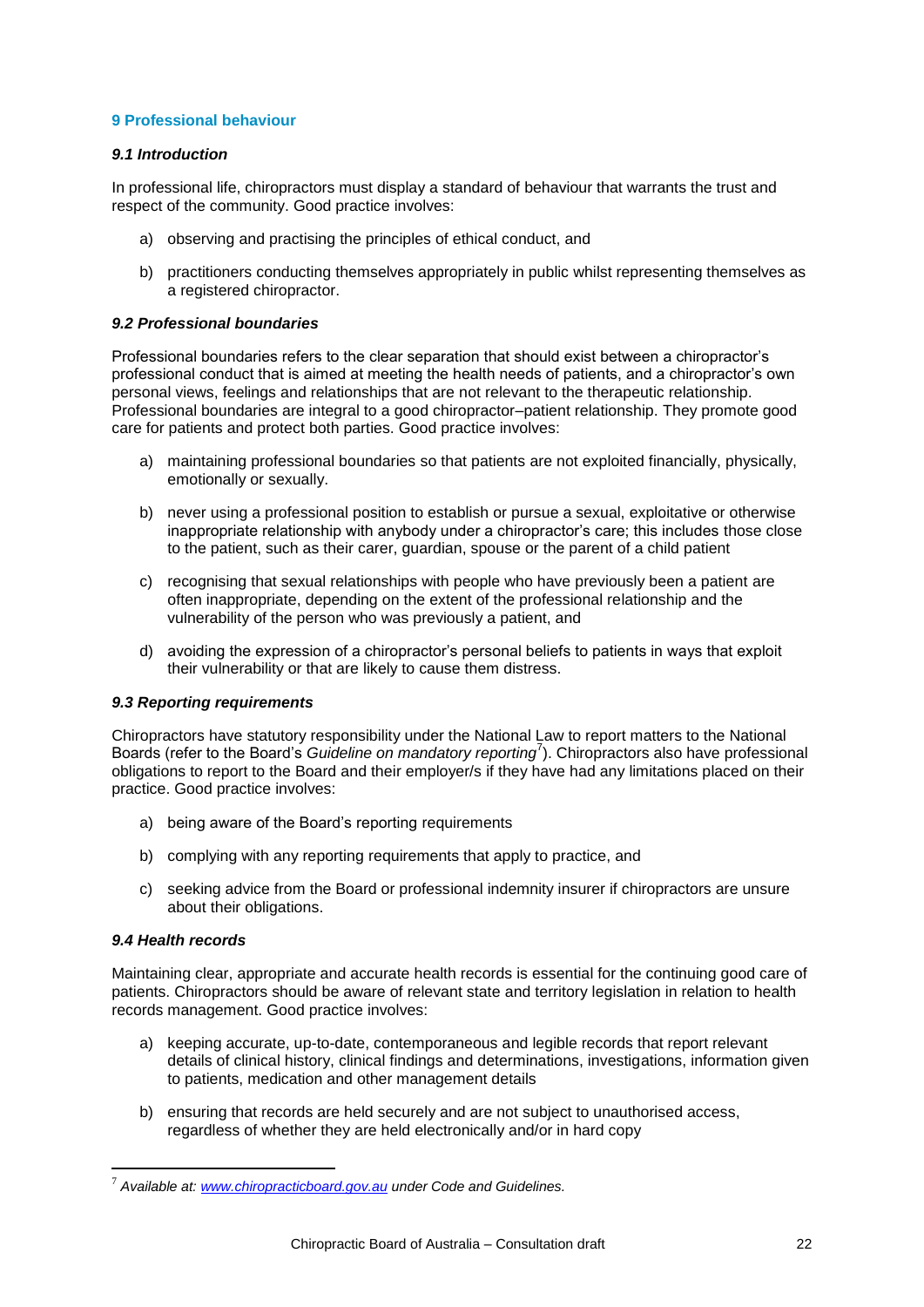- c) ensuring that records show respect for patients and do not include demeaning or derogatory remarks
- d) ensuring that records contain sufficient information to allow another chiropractor to continue the management of the patient and to facilitate continuity of chiropractic care
- e) making records at the time of events or as soon as possible afterwards and including a record of every patient consultation
- f) ensuring that where a health record is to be changed, it is initialled, dated and tracked and, where possible, the previous entry is visible
- g) recognising the right of patients to access information contained in their health records and facilitating that access
- h) promptly facilitating the transfer of health information when requested by patients, and
- i) ensuring where health records are destroyed it is done in a way that information is deidentified and unable to be retrieved.

#### *9.5 Insurance*

Chiropractors have a statutory requirement to ensure that they and their practice are appropriately covered by professional indemnity insurance (please refer to the Board's Professional Indemnity Insurance Registration Standard<sup>8</sup>).

#### *9.6 Advertising*

1

Advertisements for services can be useful in providing information for patients. All advertisements must conform to relevant consumer protection legislation. In addition, the National Law is specific in its direction regarding the use of protected titles, including specialist titles. Good practice involves:

- a) complying with the Board's *Guidelines on advertising*<sup>9</sup> and relevant State and Territory legislation and Commonwealth Law.
- b) making sure that any information published about services is factual and verifiable
- c) ensuring that when using a title, it is not used in a way that may mislead or deceive, for example the title 'Doctor'/'Dr' must only be used in a manner which clearly associates its use with the practice of chiropractic (e.g. Dr J Smith – Chiropractor). Also refer to Section 6.4: Advertising of qualifications and titles in the Board's *Guidelines on advertising*
- d) ensuring that business names or titles do not give the impression that the nominee is a specialist in an area of practice unless the chiropractor is recognised by the National Board as having relevant special expertise in the form of skills, knowledge, training or qualifications.

## *9.7 Legal, insurance and other assessments*

When a chiropractor is contracted by a third party to provide a legal, insurance or other assessment of a person who is not his or her patient, the usual therapeutic chiropractor–patient relationship does not exist. In this situation, good practice involves:

- a) applying the standards of professional behaviour described in this Code to the assessment; in particular, being courteous, alert to the concerns of the person and ensuring the person's consent
- b) explaining to the person the chiropractor's area of practice, role and the purpose, nature and extent of the assessment to be conducted

<sup>8</sup> *Available at: [www.chiropracticboard.gov.au](http://www.chiropracticboard.gov.au/) under Code and Guidelines.*

<sup>9</sup> *Available at: [www.chiropracticboard.gov.au](http://www.chiropracticboard.gov.au/) under Code and Guidelines.*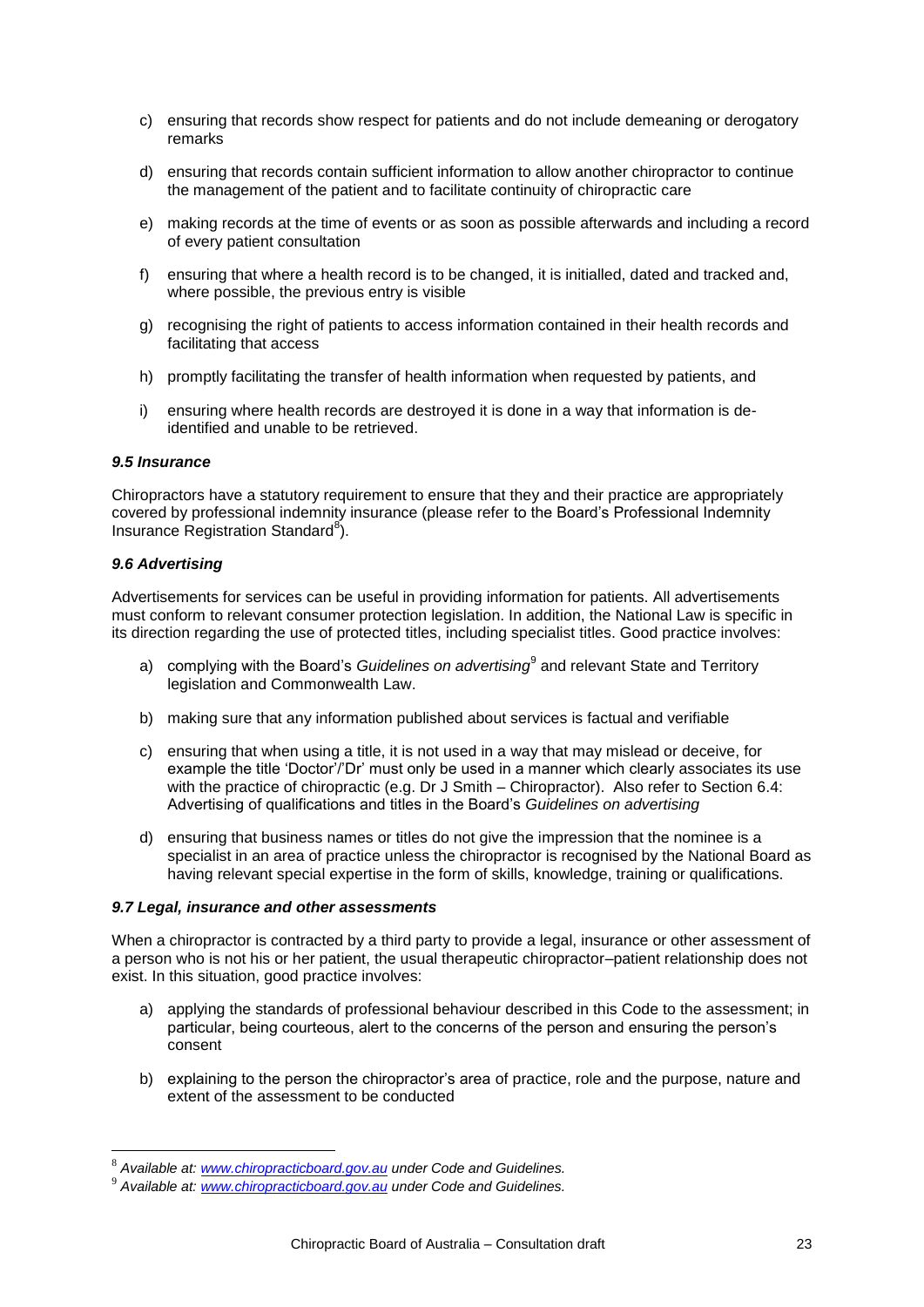- c) anticipating and seeking to correct any misunderstandings that the person may have about:
	- the nature and purpose of the assessment and report, and
	- the impartiality of the report (see Section 9.8: Reports, certificates and giving evidence)
- d) recognising that if an unrecognised, serious problem is discovered during the assessment, there is a duty of care to inform the patient and/or their treating practitioner.

#### *9.8 Reports, certificates and giving evidence*

The community places a great deal of trust in chiropractors. Consequently, chiropractors have been given the authority to sign documents such as sickness or fitness for work certificates, on the assumption that they will only sign statements that they know, or reasonably believe, to be true. Good practice involves:

- a) only writing reports and certificates that are valid and accurate
- b) only signing documents believed to be accurate and current
- c) taking reasonable steps to verify the content before signing a report or certificate and not deliberately omitting relevant information
- d) if so agreed, preparing or signing documents and reports within a reasonable and justifiable timeframe, and
- e) making clear the limits of a chiropractor's knowledge and not giving opinion beyond those limits when providing evidence.

#### *9.9 Curriculum vitae*

When providing curriculum vitae, good practice involves:

- a) providing accurate, truthful and verifiable information about a chiropractor's experience and qualifications, and
- b) not misrepresenting by misstatement or omission a chiropractor's experience, qualifications or position.

Also see Section 11.3: Assessing colleagues in relation to providing references for colleagues.

#### *9.10 Investigations*

Chiropractors have responsibilities and rights relating to any legitimate investigation of their practice or that of a colleague. In meeting these responsibilities, it is advisable to seek legal advice or advice from a professional indemnity insurer.

Professional conduct involves:

- a) cooperating with any legitimate inquiry or investigation into the treatment/care of a patient, and
- b) assisting the coroner when an inquest or inquiry is held into the death of a patient by responding to their enquiries and by offering all relevant information.

#### *9.11 Conflicts of interest*

Patients rely on the independence and trustworthiness of chiropractors for any advice or treatment/care offered. A conflict of interest in practice arises when a chiropractor, entrusted with acting in the interests of a patient, also has financial, professional or personal interests or relationships with third parties that may affect his or her care of the patient.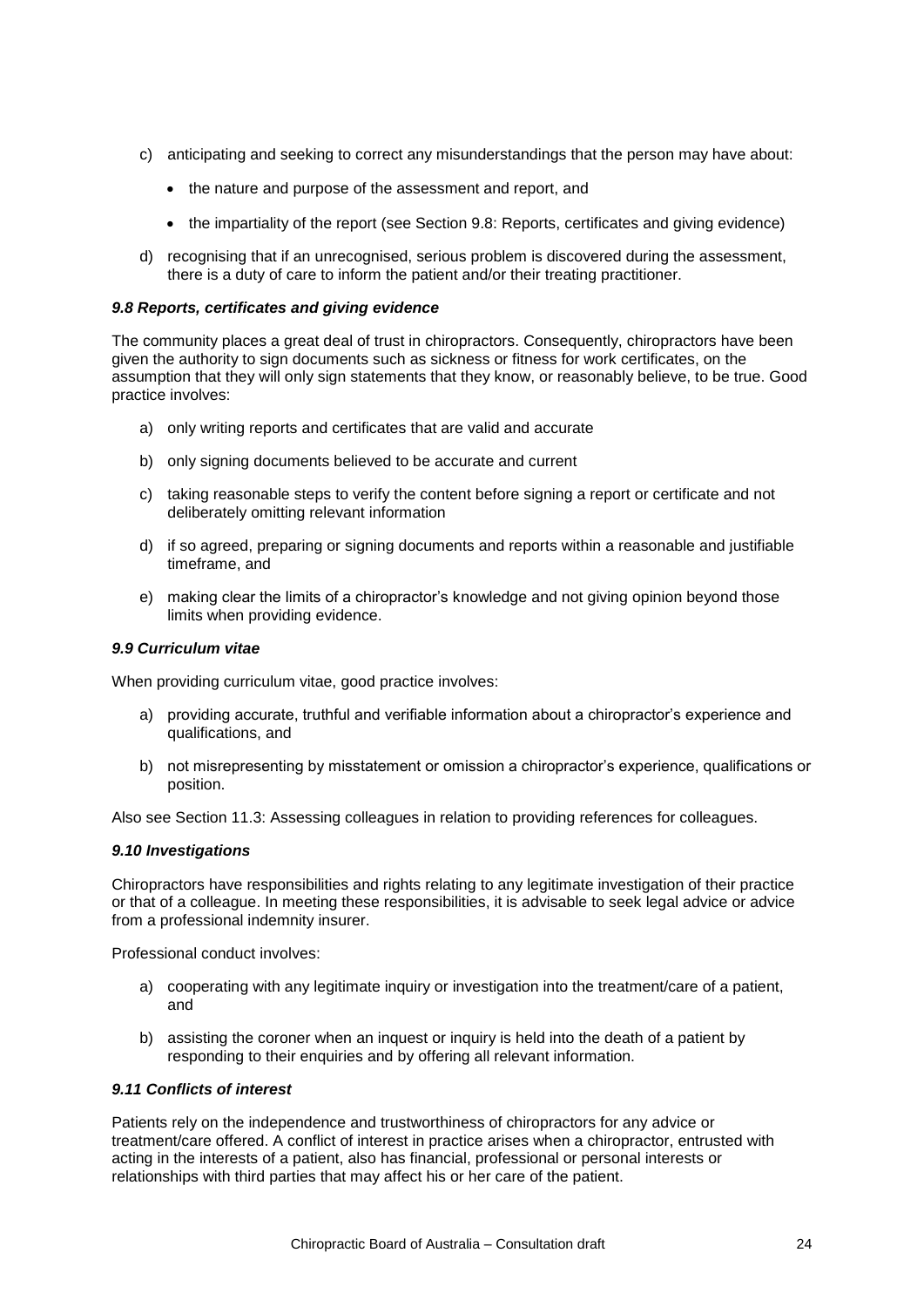Multiple interests are common. They require identification, careful consideration, appropriate disclosure and accountability. When these interests compromise, or might reasonably be perceived by an independent observer to compromise the chiropractor's primary duty to the patient, chiropractors must recognise and resolve this conflict in the best interests of the patient. Good practice involves:

- a) recognising potential conflicts of interest that may arise in relation to initiating or continuing a professional relationship with a patient
- b) acting in the best interests of patients when making referrals and when providing or arranging treatment/care
- c) informing patients when a chiropractor has an interest that could affect, or could be perceived to affect, patient care or choice
- d) recognising that marketing may influence chiropractors and being aware of ways in which their practice may be influenced
- e) not asking for, or accepting, any inducement, gift or hospitality of more than minimal value from companies that sell or market products that may affect or be seen to affect the way chiropractors treat or refer patients
- f) not asking for, or accepting, fees for meeting sales representatives
- g) not offering inducements to colleagues or entering into arrangements that could be perceived to provide inducements, and
- h) not allowing any financial or commercial interest in a hospital, other healthcare organisation or company providing healthcare services or products to adversely affect the way in which patients are treated: when chiropractors or their immediate family have such an interest, and that interest could be perceived to influence the care provided, chiropractors must inform their patients.

#### *9.12 Financial and commercial dealings*

Chiropractors must be honest and transparent in financial arrangements with patients. Good practice involves:

- a) not exploiting the vulnerability or lack of knowledge of patients when providing or recommending services
- b) not encouraging patients to give, lend or bequeath money or gifts that will benefit a chiropractor directly or indirectly
- c) not becoming involved financially with patients; for example, through loans or investment schemes
- d) not influencing patients or their families to make donations to other people or organisations in which the chiropractor has a pecuniary interest
- e) not directly or indirectly sharing or agreeing to share fees paid by a patient with any other person who is not an employer, employee, principal or associate of the chiropractor, or receive other forms of remuneration, without the informed financial consent of the patient, and
- f) being transparent in financial and commercial matters relating to work, including dealings with employers, insurers and other organisations or individuals and in particular:
	- declaring any relevant and material financial or commercial interest that a chiropractor or his or her family might have in any aspect of the care of the patient, and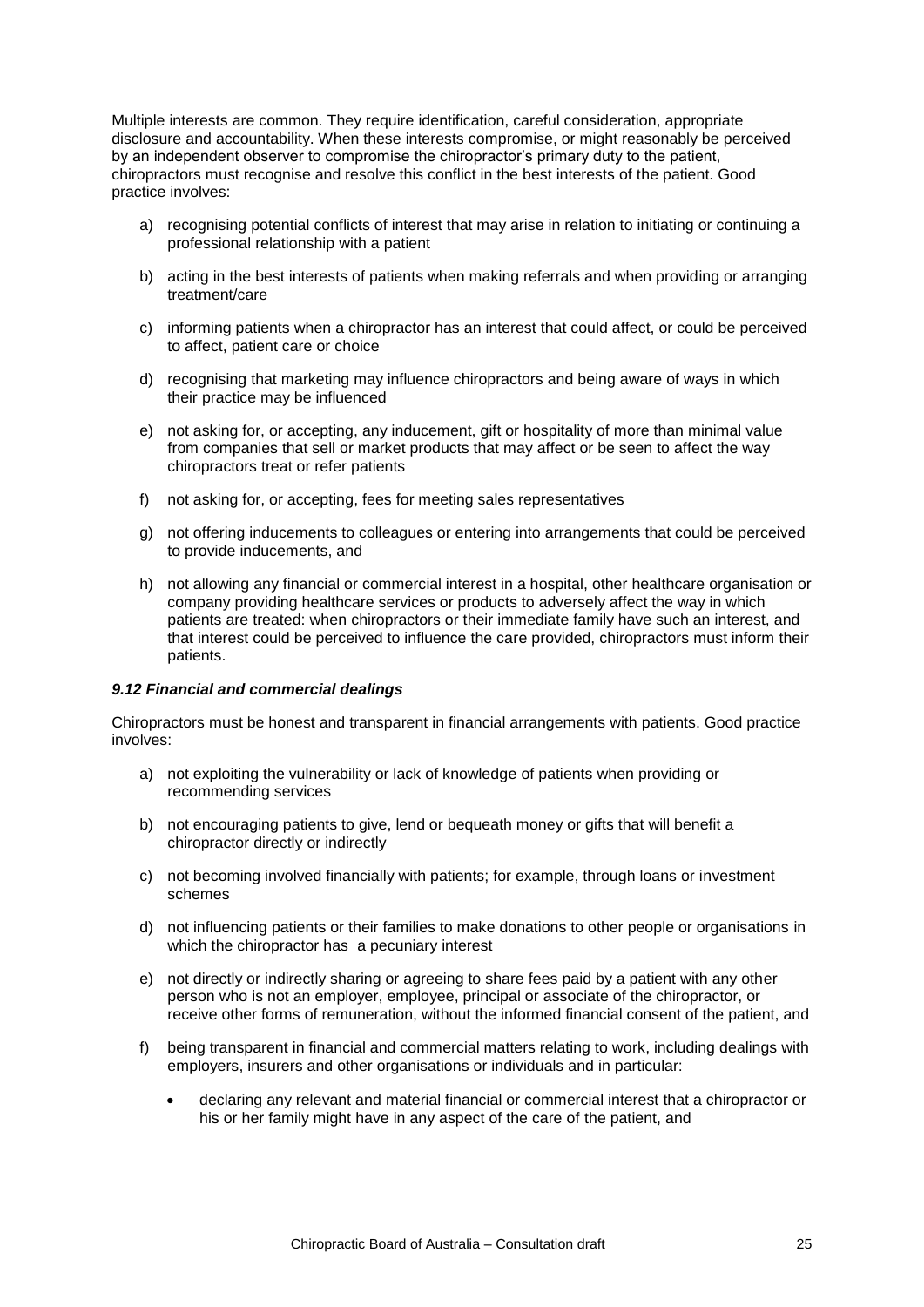declaring to patients any professional and financial interest in any product a chiropractor might endorse or sell from his or her practice, and not making an unjustifiable profit from the sale or endorsement.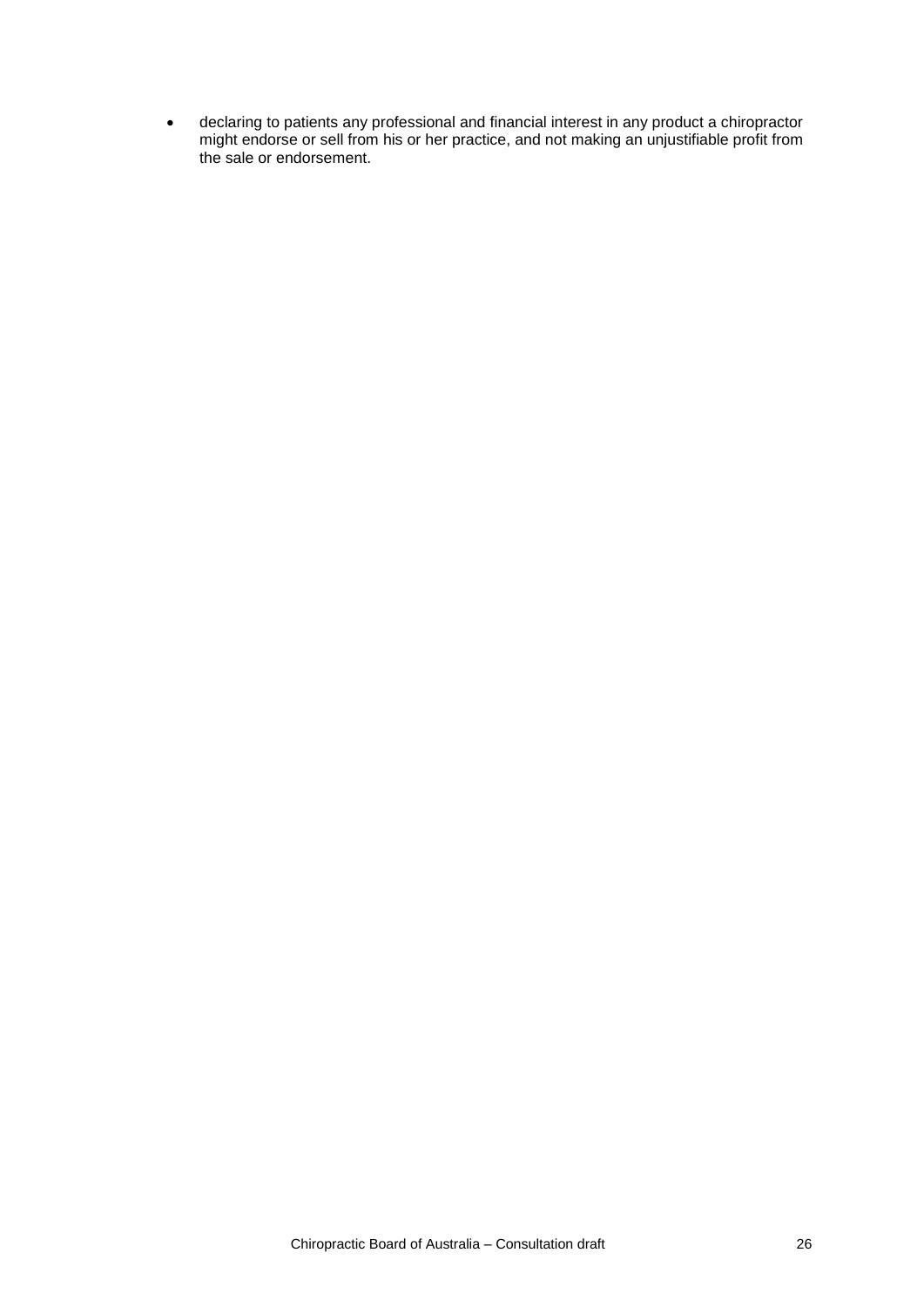## <span id="page-27-0"></span>**10 Ensuring chiropractors health**

## *10.1 Introduction*

As a chiropractor, it is important to maintain health and wellbeing. This includes seeking an appropriate work-life balance.

## *10.2 Chiropractors health*

Good practice involves:

- a) attending an appropriate practitioner to meet health needs
- b) seeking expert, independent, objective advice when a chiropractor needs healthcare and being aware of the risks of self-diagnosis and self-treatment/care
- c) understanding the principles of immunisation against communicable diseases
- d) recognising the impact of fatigue on a chiropractor's health and ability to care for patients and endeavouring to work safe hours whenever possible
- e) being aware of any practitioner health program in the relevant states and territories if advice or help is needed, and
- f) if a chiropractor knows or suspects that he or she has a health condition or impairment that could adversely affect judgment, performance or the health of patients:
	- not relying on self-assessment of the risk posed to patients
	- consulting an appropriate health practitioner about whether, and in what ways, they may need to modify practice and following the treating practitioner's advice, and
	- being aware of a chiropractor's responsibility under the National Law to notify the Board in relation to certain impairments.

## *10.3 Other practitioners' health*

1

Chiropractors have a responsibility to assist their colleagues to maintain good health. Good practice involves:

- a) providing practitioners who are patients with the same quality of care provided to other patients
- b) notifying the relevant National Board if treating another registered health practitioner who has placed patients at risk of substantial harm when practicing their profession because they have an impairment (refer to the Board's *Guidelines on mandatory reporting*<sup>10</sup>); this is a professional responsibility, as well as a responsibility under the National Law
- c) notifying the relevant National Board and encouraging a colleague (who is not a patient) to seek appropriate help if it is believed the colleague may be ill and/or impaired;
- d) recognising the impact of fatigue on the health of colleagues, including those under supervision, and facilitating safe working hours wherever possible.

<sup>10</sup> *Available at[: www.chiropracticboard.gov.au](http://www.chiropracticboard.gov.au/) under Code and Guidelines.*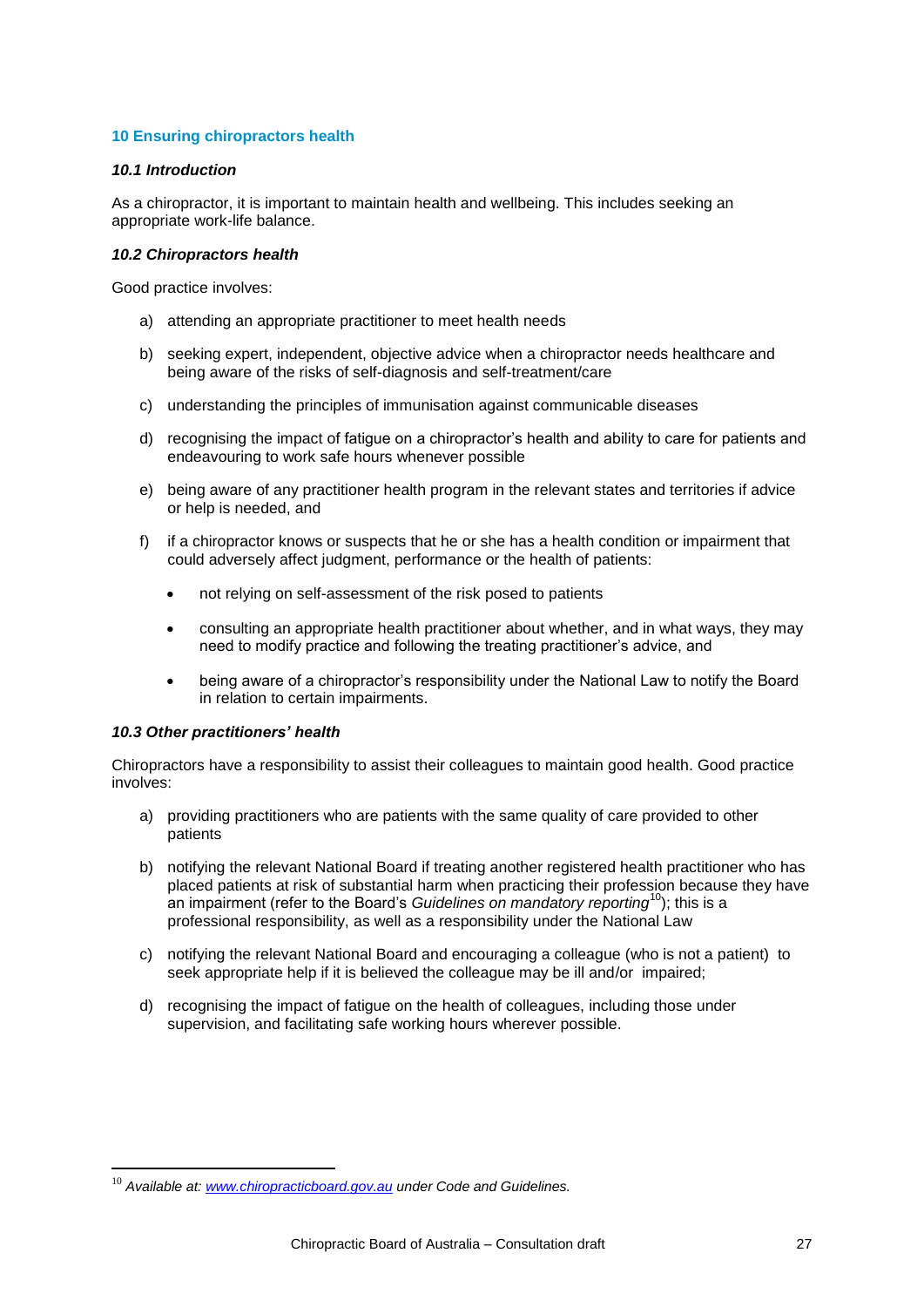## <span id="page-28-0"></span>**11 Teaching, supervising and assessing**

#### *11.1 Introduction*

Teaching, supervising and mentoring chiropractors and students is important for their development and for the care of patients. It is part of good practice to contribute to these activities and provide support, assessment, feedback and supervision for colleagues, chiropractors-in-training and students. It also adds value to the supervisor's practice through engagement with the person being supervised and their learning needs. There are a range of supervision models being adopted in the health professions, including coaching, mentoring, observing and shadowing.

## *11.2 Teaching and supervising*

Good practice involves:

- a) seeking to develop the skills, attitudes and practices of an effective teacher, whenever a chiropractor is involved in teaching
- b) as a supervisor, recognising that the onus of supervision cannot be transferred
- c) making sure that any chiropractor or student under supervision receives adequate oversight and feedback, including undertaking an assessment of each student supervised; reflecting on that student's ability, competence and learning requirements; and planning his or her supervision based on that assessment rather than any external direction, and
- d) avoiding any potential for conflict of interest in the supervisory relationship; for example, by supervising someone who is a close relative or friend, or where there is another potential conflict of interest that could impede objectivity and/or interfere with the supervised person's achievement of learning outcomes or relevant experience.

## *11.3 Assessing colleagues*

Assessing colleagues (including students) is an important part of making sure that the highest standards of practice are achieved. Good practice involves:

- a) being honest, objective and constructive when assessing the performance of colleagues; patients will be put at risk of harm if an assessment describes as competent someone who is not, and
- b) when giving references or writing reports about colleagues, providing accurate and justifiable information promptly and including all relevant information.

#### *11.4 Students*

Students are learning how best to care for patients. Creating opportunities for learning improves their clinical practice and nurtures the future workforce. Good practice involves:

- a) treating students with respect and patience
- b) making the scope of the student's role in patient care clear to the student, to patients and to other members of the healthcare team, and
- c) informing patients about the involvement of students and encouraging their consent for student participation, while respecting their right to choose not to consent.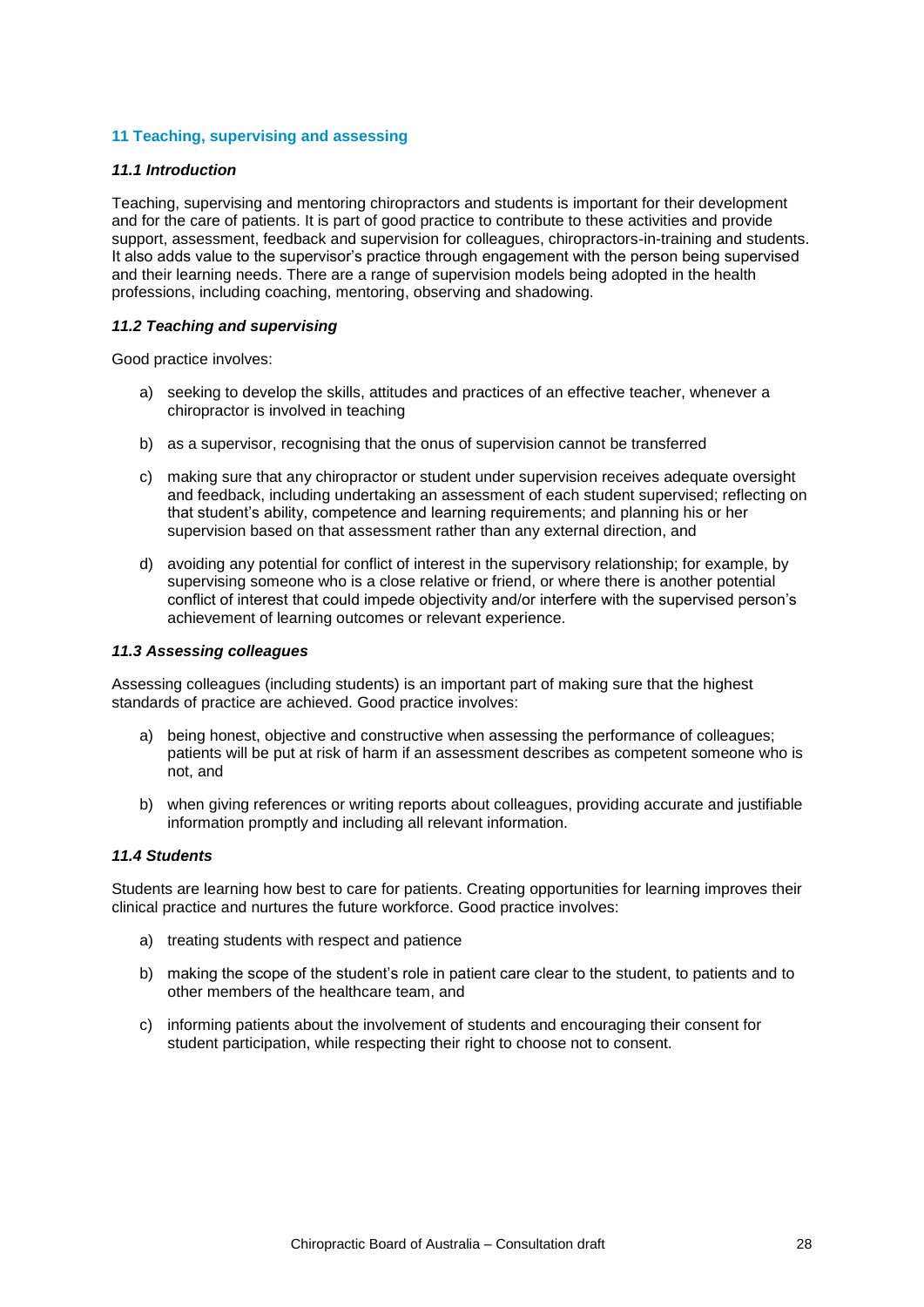## <span id="page-29-0"></span>**12 Undertaking research**

#### *12.1 Introduction*

Research involving humans, their tissue samples or their health information is vital in improving the quality of healthcare, reducing uncertainty for patients now and in the future, and in improving the health of the population as a whole. Research in Australia is governed by guidelines issued in accordance with the *National Health and Medical Research Council Act 1992 (Cwlth)*. Chiropractors undertaking research should familiarise themselves with, and follow, these guidelines. In addition, research involving animals is governed by legislation in states and territories, and by guidelines issued by the NHMRC.

## *12.2 Research ethics*

Being involved in the design, organisation, conduct or reporting of health research involving humans brings particular responsibilities for chiropractors. These responsibilities, drawn from the NHMRC guidelines, include:

- a) providing participants the respect and protection that is due to them
- b) acting with honesty and integrity
- c) ensuring that any protocol for human research has been approved by a human research ethics committee, in accordance with the National Statement on Ethical Conduct in Human Research issued by the NHMRC (which addresses privacy issues, and refers to the need to consider relevant state, territory and federal privacy legislation)
- d) disclosing the sources and amounts of funding for research and any potential or actual conflicts of interest to the human research ethics committee
- e) ensuring that human participation is voluntary and based on informed consent and an adequate understanding of sufficient information about the purpose, methods, demands, risks and potential benefits of the research
- f) ensuring that any dependent relationship between chiropractors and their patients is taken into account in the recruitment of patients as research participants
- g) seeking advice when research involves children or adults who are not able to give informed consent to ensure that there are appropriate safeguards in place, including ensuring that a person empowered to make decisions on the behalf of patients has given informed consent or that there is other lawful authority to proceed
- h) adhering to the approved research protocol
- i) monitoring the progress of the research and reporting adverse events or unexpected outcomes promptly
- j) respecting the entitlement of research participants to withdraw from any research at any time and without giving reasons
- k) adhering to the guidelines regarding publication of findings, authorship and peer review, and
- l) reporting possible fraud or misconduct in research as required under the Australian Code for the Responsible Conduct of Research issued by the NHMRC.

#### *12.3 Treating chiropractors and research*

When chiropractors are involved in research that involves patients, good practice includes:

a) respecting the right of patients to withdraw from a study without prejudice to their treatment/care, and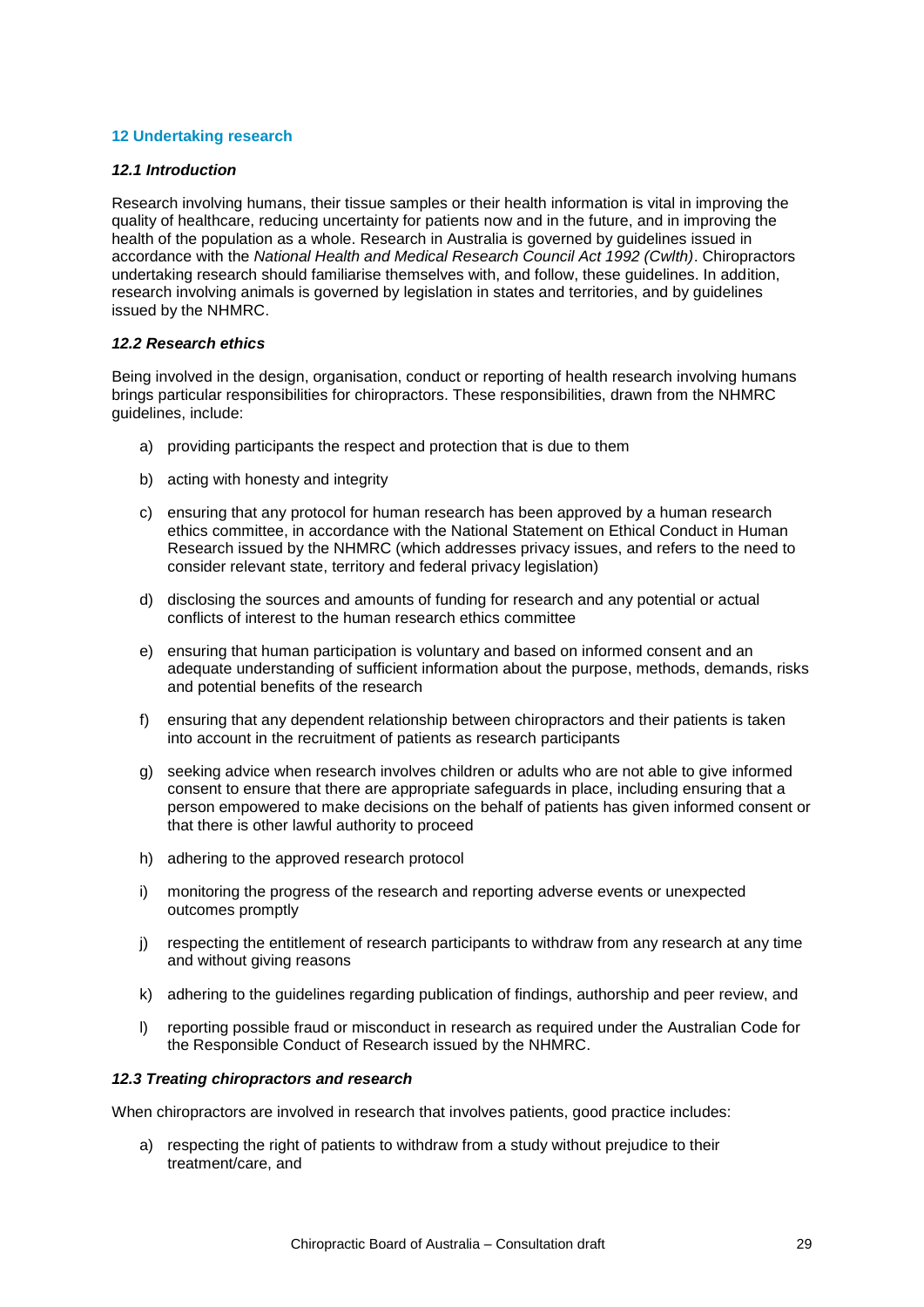b) ensuring that a decision by patients not to participate does not compromise the chiropractorpatient relationship or the care of the patient.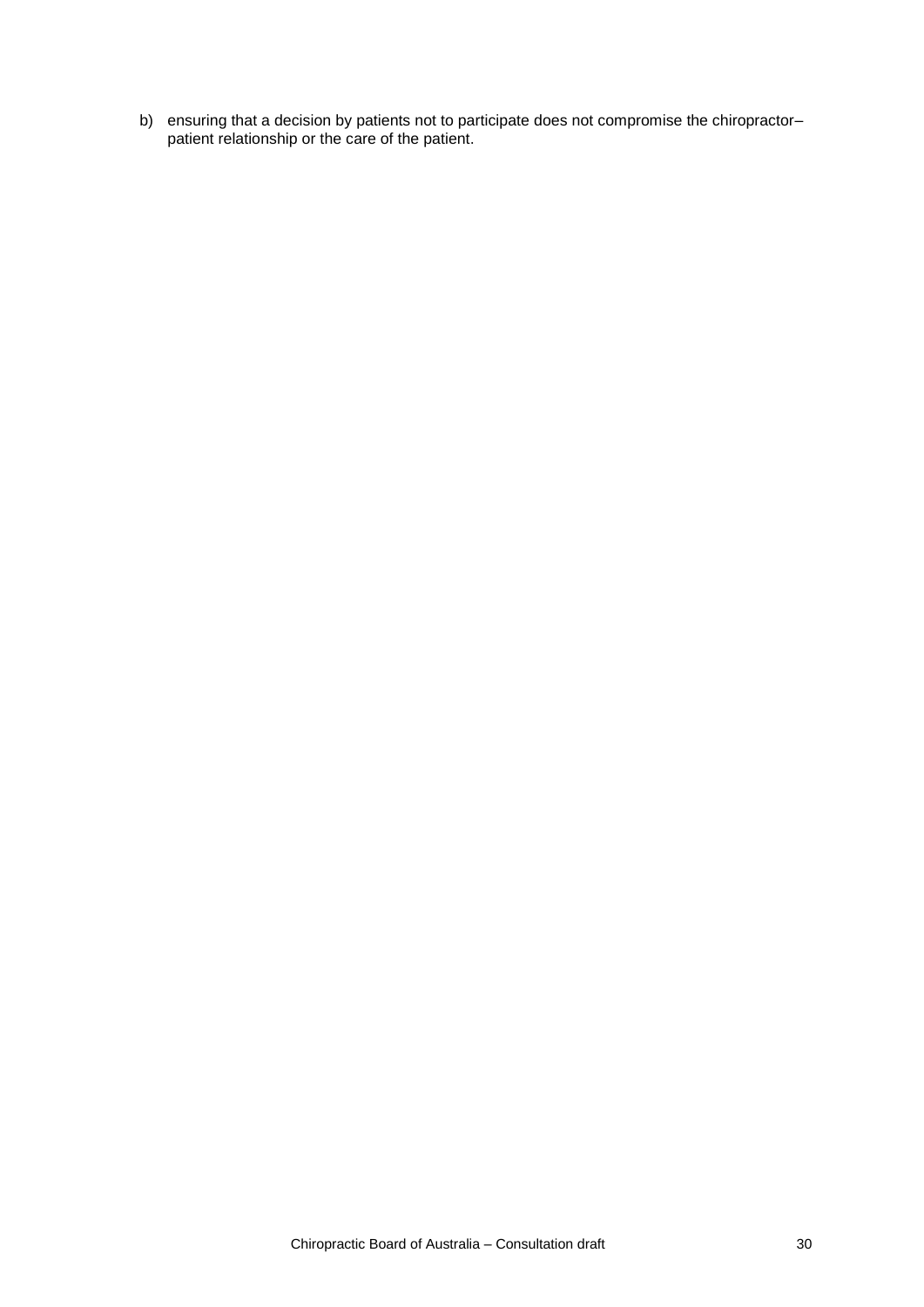## <span id="page-31-0"></span>**Appendix 1**

#### *Guideline in relation to public health activities*

The aim of this appendix is to assist chiropractors in performing public health activities in a safe and responsible manner. Chiropractors undertaking public health activities should also be aware of, and comply with, the provisions of the *Health Practitioner Regulation National Law Act 2009 (National Law)* that relate to advertising, the Code of Conduct as a whole, with particular reference to Sections 6.4, 9.1 and 9.6 , and the Board's guidelines on advertising, which can be found at: [www.chiropracticboard.gov.au](http://www.chiropracticboard.gov.au/)

## **Public Health Activities**

In this appendix, '**public health activities'** means any activity that involves a chiropractor offering a service that is aimed at assessing the health of another party or providing public health information (including spinal screenings) **in a public setting**. For the purpose of this Code, a public setting for this activity would be deemed to be somewhere separate from the place where a practitioner might normally conduct paid clinical consultations.

Public health activities are fundamentally undertaken to disseminate information and understanding of public health-related matters to the public and to undertake relevant public health assessments. These activities must be undertaken in the public interest and therefore **must not be seen to have a promotional benefit to the practitioner**(s) undertaking the activity.

It is the responsibility of the individuals involved to ensure that, if required, all necessary permits are in place prior to the commencement of the public health activity. No notification to the Chiropractic Board of Australia (the Board) is necessary.

Whilst the content and materials associated with a public health activity are not necessarily deemed as advertising for the purposes of the Chiropractic Guidelines for the Advertising of Health Services, it is expected that the material provided as part of such activities should in principle, be consistent with Chiropractic Guidelines for the Advertising of Health Services. Examples of where a public health activity may be perceived as promotional may include but is not limited to; the use of practitioner specific signage, use of letterheads, stamped brochures, business cards as part of the public health activity etc.

Good practice in relation to public health activities involves:

- a) ensuring that any information provided to participants is not false, misleading, deceptive or elicits unwarranted fear in the mind of the participant
- b) providing the participant with contact details at their request, but should not include obtaining contact information from participants or the making of appointments at the time of the activity
- c) not making unsolicited contact with participants after a public health activity
- d) any screening, analysis or advice only being performed by a registered chiropractor or a registered student participating in an approved supervised practice program (students should be in their final year of study in an approved program)
- e) ensuring that members of the public are aware of the purpose of, and the limitations of the health activity, e.g. ensuring that members of the public are aware that the purpose of a spinal screening is to give the participant an overview of the general state of their posture and is not a comprehensive spinal examination
- f) no fee being charged for the activity
- g) practitioners providing balanced, non-biased and evidence informed information in order to enable members of the public to make informed health decisions and considerations

For the purposes of this appendix '**promotional activities'** are defined as any activities that confer a promotional benefit to the practitioner(s) involved. These activities must also comply with, the *Health Practitioner Regulation National Law Act 2009,* the Code of Conduct, with particular reference to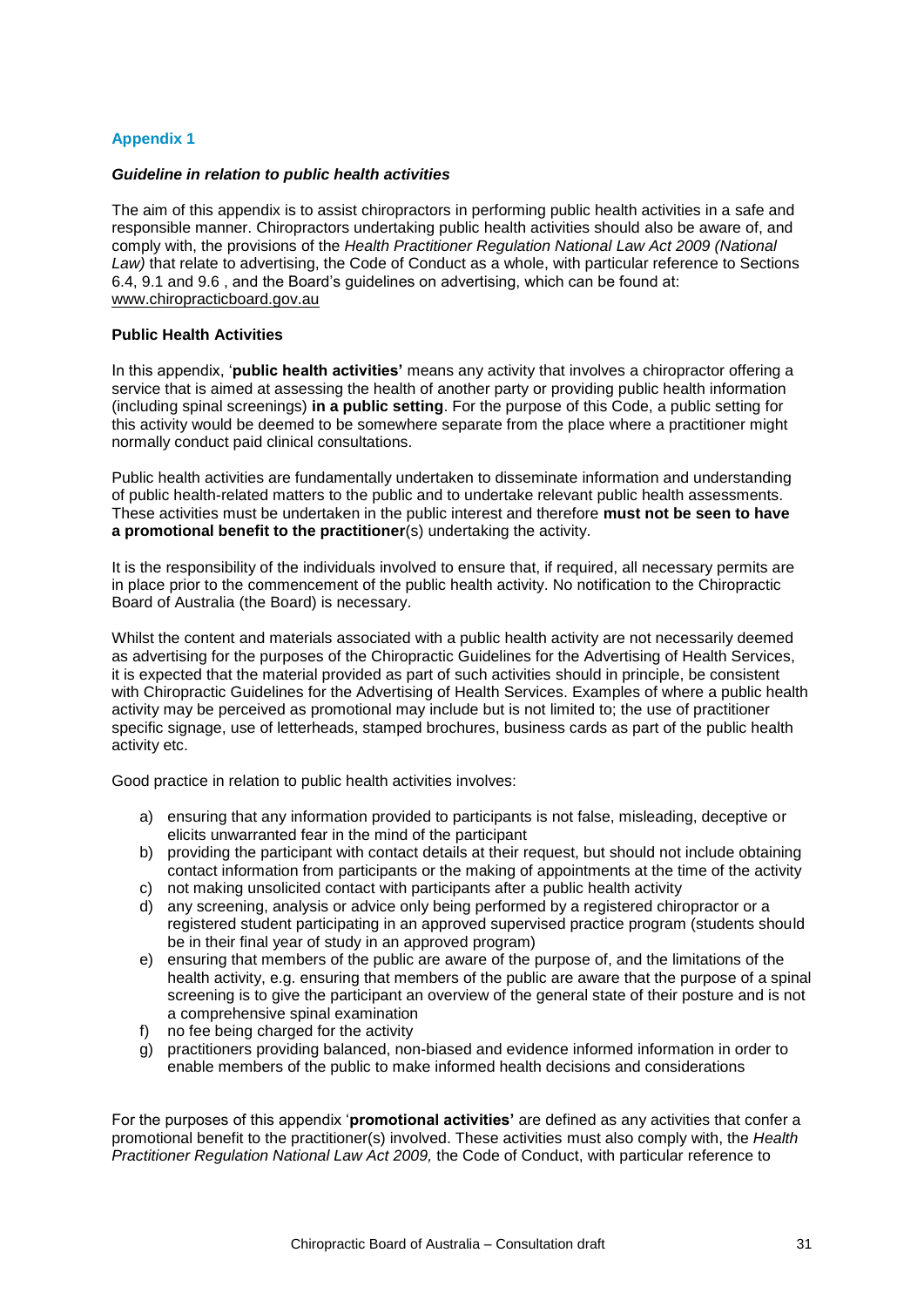Sections 6.4, 9.1 and 9.6 , and the Chiropractic Guidelines for the Advertising of Health Services, which can be found at: [www.chiropracticboard.gov.au](http://www.chiropracticboard.gov.au/) .

Good practice in relation to promotional activities includes the good practice principles for public health activities (a) to g) as described above. In addition, practitioners must also ensure that the promotional activity is represented as a promotional activity.

Spinal screenings may be either a public health activity or a promotional activity dependent upon the characteristics of each event.

Practitioners must consider this appendix in conjunction with other sections of this code, other guiding material produced by the Board and the Chiropractic Guidelines for the Advertising of Health Services when engaging in both public health activities and promotional activities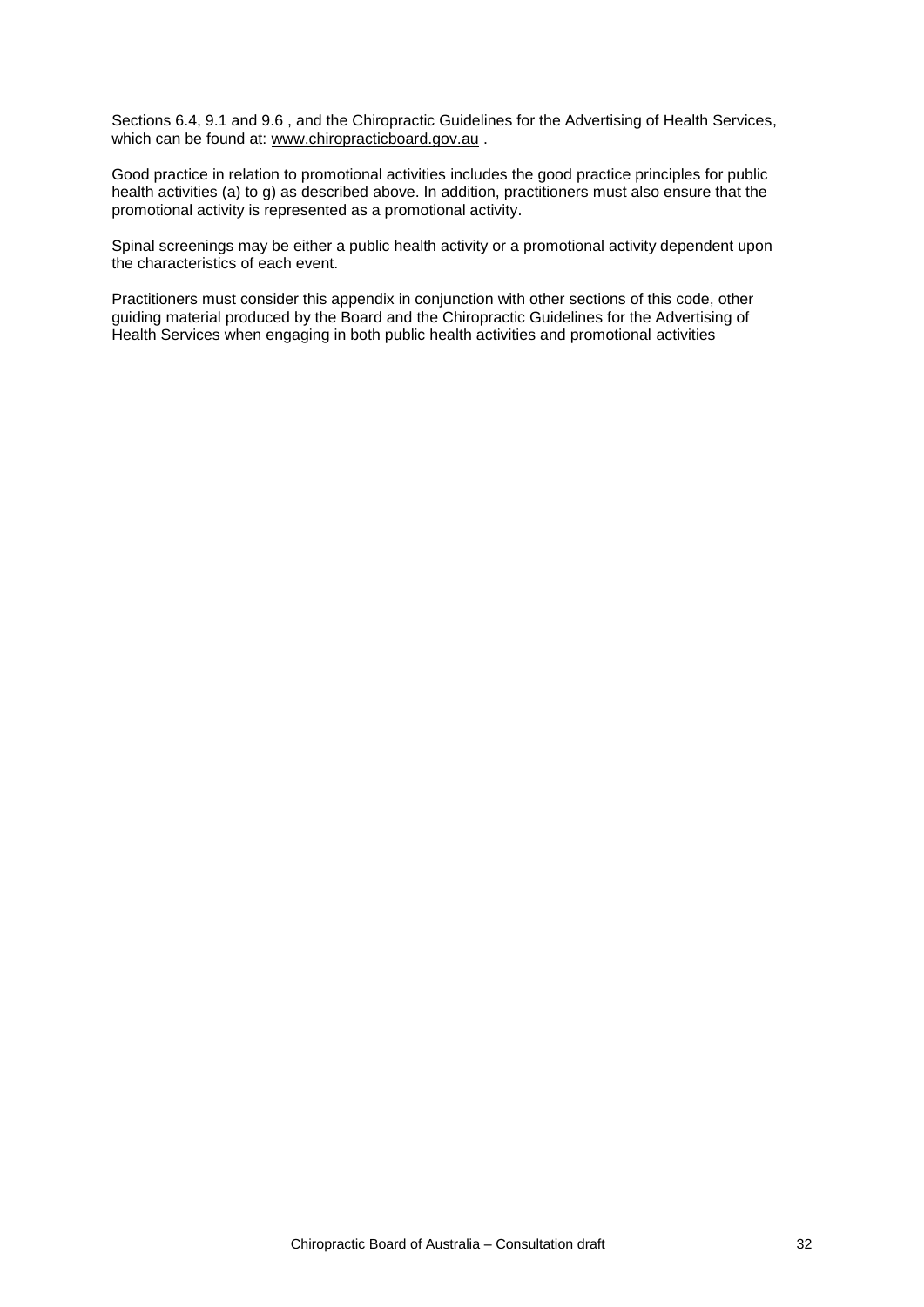## <span id="page-33-0"></span>**Appendix 2**

## *Guideline in relation to radiology/ radiography*

Radiographic imaging is part of the suite of diagnostic procedures offered by chiropractors, either in a chiropractic office or through referral.

Chiropractors use radiography for several purposes following the identification of various history and examination findings, including: confirmation of diagnosis/pathology; determining appropriateness of care and; identifying contraindications or factors that would affect or modify the type of treatment/care proposed.

The aim of this guideline is to assist chiropractors in referring for, and undertaking, radiology and radiography procedures in a safe and responsible manner.

Chiropractors must comply with the provisions of the code of practice for radiation protection and the Application of Ionizing Radiation by Chiropractors (2009) or any subsequent version as published by the Australian Radiation Protection and Nuclear Safety Agency (ARPANSA Code), and applicable commonwealth, state or territory laws in relation to best practice (see [www.arpansa.gov.au](http://www.arpansa.gov.au/) under Publications).

The Chiropractic Board of Australia (the Board) recommends that practitioners note the following key points from the ARPANSA Code:

- 1. The key purposes of the ARPANSA Code are to:
	- establish the regulatory requirements for the application of ionising radiation, in the context of good practice, to ensure that risks associated with radiation exposure to the patient are optimised and are as low as reasonably achievable
	- set the requirements for a comprehensive Radiation Management Plan
	- establish the roles and responsibilities of persons involved in the process, including the chiropractor as the person responsible for the justification and optimisation of the procedure, and
	- establish a process for the management and reporting of radiation incidents.

2. The key radiation protection principles of the ARPANSA Code are:

**Justification** – No practice involving exposure to radiation should be adopted unless it produces sufficient benefit to the exposed individuals or to society to offset the radiation detriment it causes the procedure must be justified for that individual patient.

**Optimisation** – radiation doses must be kept 'as low as reasonably achievable' (ALARA).

**Dose limits** – applications of ionising radiation must be managed in a way so as not to exceed dose limits specified in RPS1.

#### *Additional key points in relation to radiology/ radiography*

In addition to the ARPANSA Code, the Board reaffirms and clarifies the following key points:

- a) Before a procedure involving exposure of an individual to ionising radiation is approved or commenced the indications for it must be clinically justified by the chiropractor based upon an 'evidence informed context'
- b) Exposure to radiation should not be adopted unless it produces sufficient benefit to the exposed individuals or to society to offset the radiation detriment it may cause.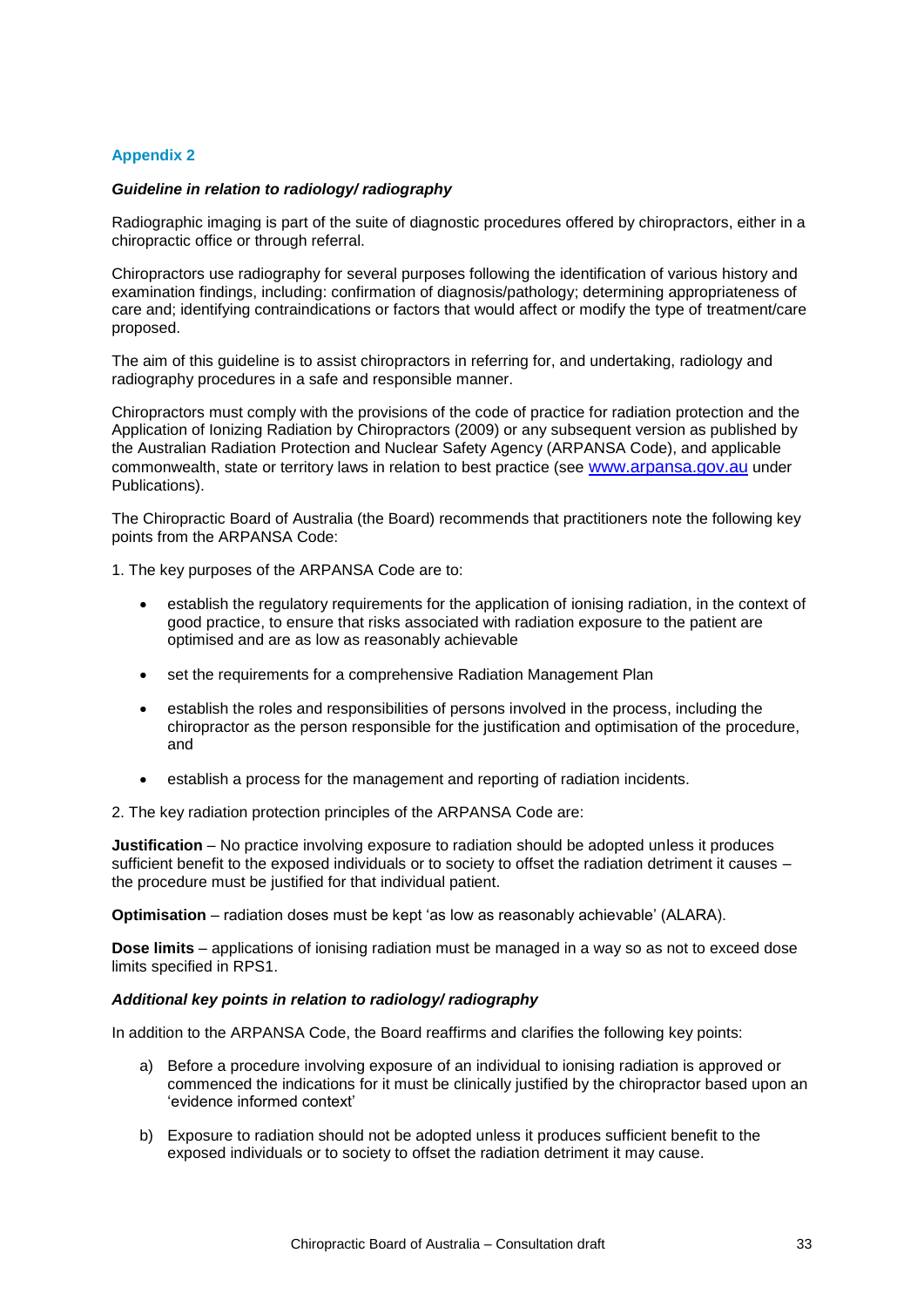The ultimate judgement regarding the application of any radiation-based procedure must be made by the chiropractor in light of all the circumstances presented and in an 'evidence informed context'.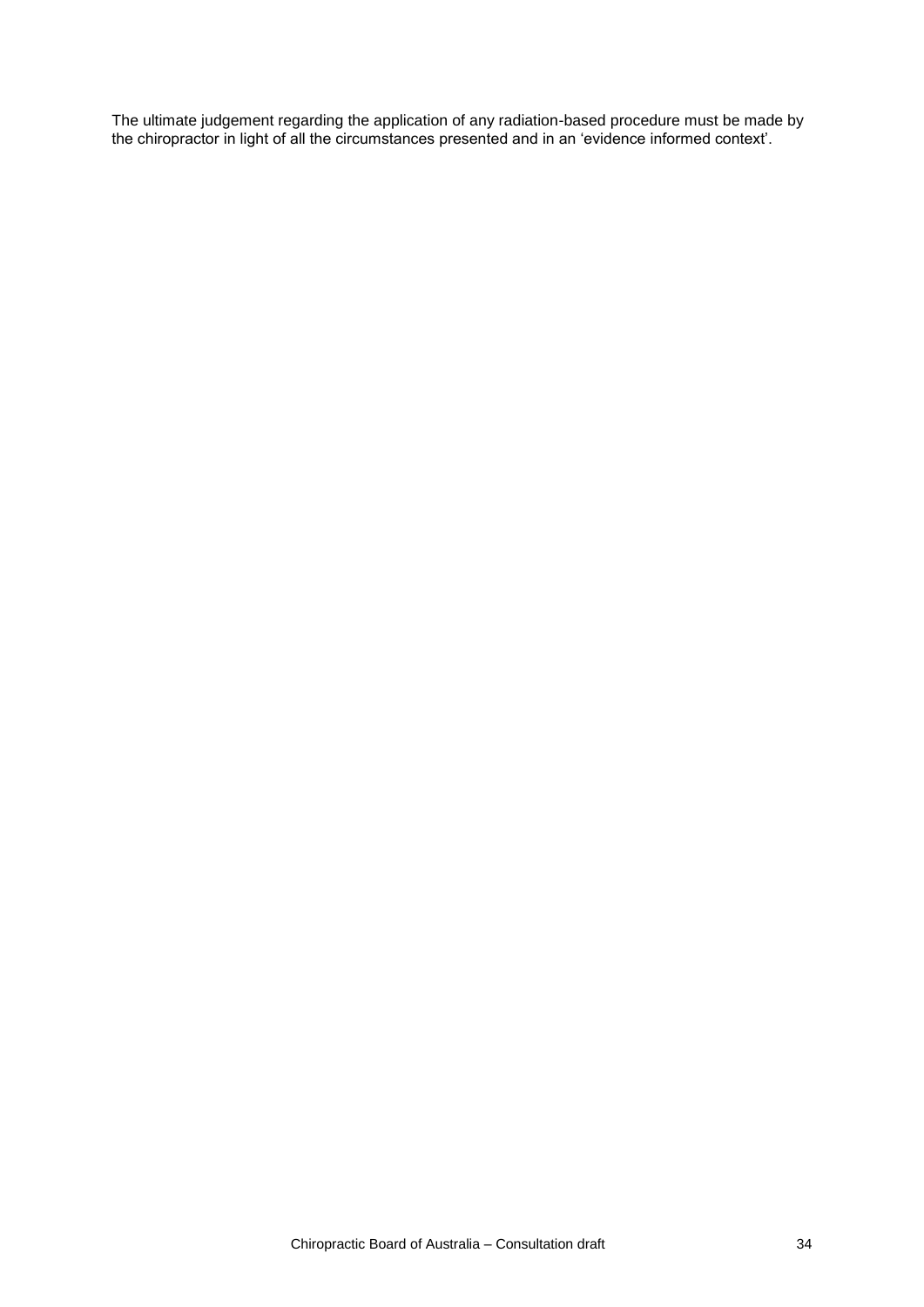## <span id="page-35-0"></span>**Appendix 3**

## *Guideline in relation to duration and frequency of care*

The aim of this guideline is to assist chiropractors in their clinical decision-making. This section should be read in close conjunction with Sections 2.1 and 2.2.

The Chiropractic Board of Australia supports and recommends that practitioners are familiar with the following key points:

- 1. A program of care should:
	- a) be based on clinical need,
	- b) be consistent with accepted standards of chiropractic care by the profession
	- c) be developed in an 'evidence informed context'
	- d) be tailored to the specific needs of each patient.
	- e) consider the natural history of the condition, and
	- f) be based on a reasonable clinical impression/diagnosis.
- 2. It is good practice for the patient to be actively involved in any development of a program of care and should include the patients' needs and expectations.
- 3. Any program of care should be developed in an evidence informed context and include:
	- a) a reasonable working diagnosis/clinical impression
	- b) proposed management
	- c) expected measurable outcomes of care
	- d) an estimated reasonable timeframe for achieving the outcomes
	- e) a plan for review/reassessment, and
	- f) where clinically indicated, co-management and referral.
- 4. Review/reassessment should be periodic, be developed in an evidence informed context and and should include:
	- a) validated objective and subjective outcome measures
	- b) evaluation of the benefit of care to the patient
	- c) identification of whether the original diagnosis/clinical impression should be modified (this may indicate a need for a reassessment, change in treatment/care/procedure or the obtaining of a second opinion or referral)
	- d) clinical justification for care to continue, or not
	- e) the number of visits proposed (which should have a rationale and not be arbitrary or excessive), and
	- f) an understanding and agreement by the patient of the aims surrounding the proposed program of care.